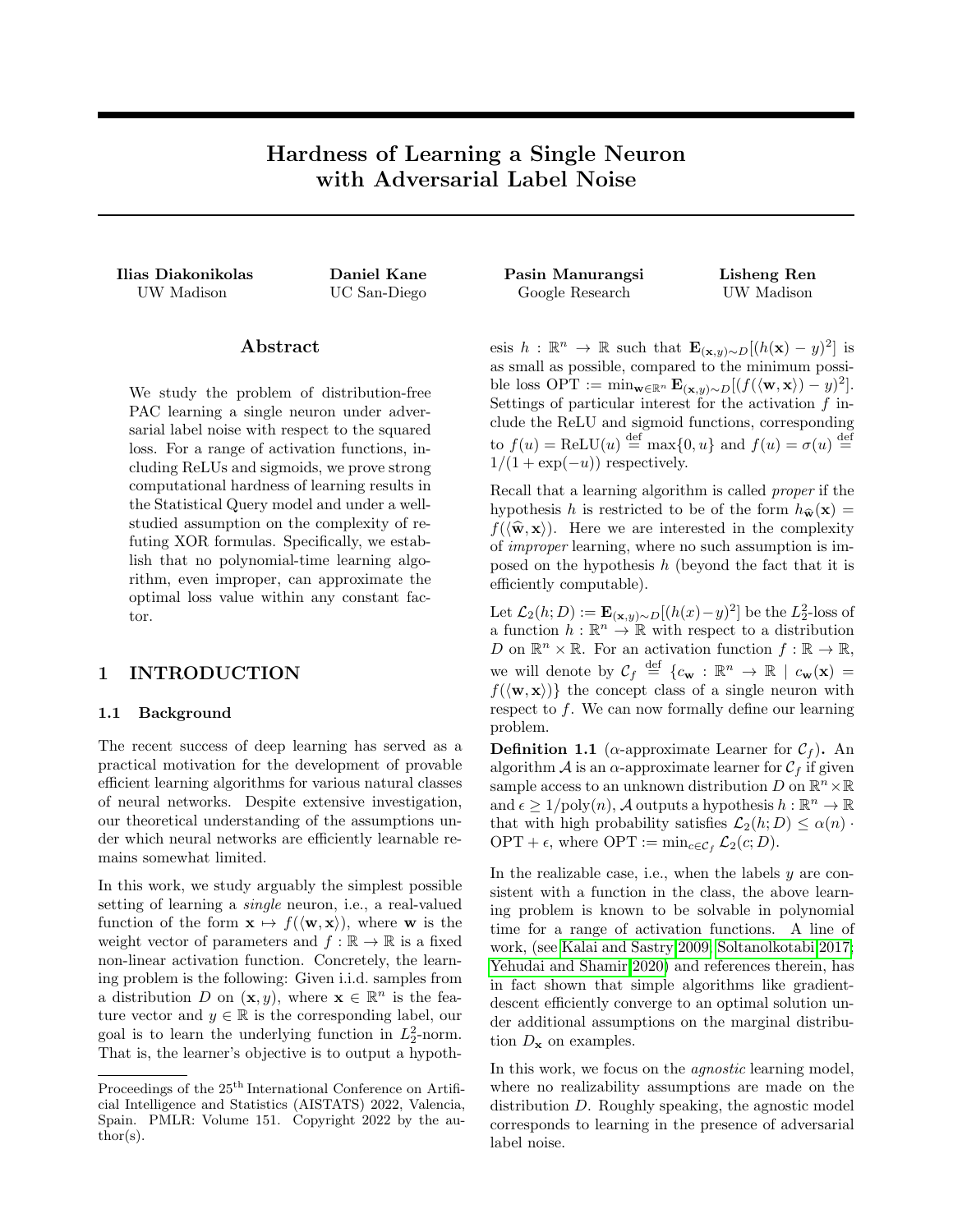In the distribution-specific setting, when the marginal distribution on examples  $D_x$  is assumed to be "wellbehaved" (e.g., log-concave), recent work [\(Diakoniko](#page-8-3)[las et al., 2020a\)](#page-8-3) developed efficient constant factor approximate learners for ReLUs and other activations; their algorithm runs in time  $\text{poly}(n/\epsilon)$  and achieves error of  $O(OPT) + \epsilon$ . For the special case of ReLU activations, [Goel et al.](#page-8-4) [\(2017\)](#page-8-4) gave an algorithm with error  $OPT + \epsilon$  and runtime  $poly(n)2^{poly(1/\epsilon)}$  that succeeds as long as the distribution on examples is supported on the unit sphere. On the lower bound side, a sequence of recent works [\(Goel et al., 2019,](#page-8-5) [2020;](#page-8-6) [Diakonikolas](#page-8-7) [et al., 2020b,](#page-8-7) [2021\)](#page-8-8) have shown that, even under the Gaussian distribution on examples, achieving error of OPT +  $\epsilon$  requires time  $n^{F(1/\epsilon)}$ , for some function F with  $\lim_{u\to\infty} F(u) = \infty$ .

The complexity of learning single neurons in the distribution-free (agnostic) model – the focus of this paper – is poorly understood, even for the case of ReLU and sigmoid activations. Known NP-hardness results (Síma, 2002; [Manurangsi and Reichman, 2018\)](#page-8-10) only rule out efficient constant factor approximations for *proper* learning algorithms. On the other hand, these results do not preclude the existence of an efficient constant factor improper learner. This discussion prompts the following question:

## Is there an efficient improper  $O(1)$ -approximate learner in the distribution-free setting?

The results of this paper rule out this possibility.

#### 1.2 Our Results

In this paper, we provide strong evidence that no efficient constant factor approximation exists for distribution-free agnostic learning of a single neuron. Importantly, our hardness results apply to improper learning, where the learning algorithm is allowed to output any polynomially evaluatable hypothesis.

Concretely, our hardness results apply for any activation function with a finite limit on either side.

<span id="page-1-0"></span>Definition 1.2 (Convergent Activation Functions). An activation function  $f : \mathbb{R} \to \mathbb{R}$  is convergent if  $\lim_{u\to\infty} f(u)$  or  $\lim_{u\to-\infty} f(u)$  exists, and f is not a constant function.

A wide range of commonly used activation functions in deep learning (see, e.g., [\(Dubey et al., 2021\)](#page-8-11)) are convergent. This includes the Logistic, Sigmoid, Tanh, ReLU, ELU, Swish, and Mish activations.

Prior to our work, the only known activation for which similar hardness results were known is the sign function, corresponding to the class of linear threshold functions or halfspaces [\(Daniely, 2016\)](#page-8-12). Our techniques generalize and strengthen this prior work [\(Daniely, 2016\)](#page-8-12) to a very broad class of activations.

We provide two complementary hardness results: (1) An unconditional hardness result in the Statistical Query (SQ) model, and (2) a reduction-based hardness, starting from a well-known assumption about the hardness of refuting XOR formulas.

SQ Lower Bounds. SQ algorithms are a class of algorithms that are allowed to query expectations of bounded functions on the underlying distribution rather than directly access samples (Definition [3.1\)](#page-2-0). The SQ model was introduced by [Kearns](#page-8-13) [\(1998\)](#page-8-13) in the context of supervised learning as a natural restriction of the PAC model [\(Valiant, 1984\)](#page-8-14). Subsequently, the SQ model has been extensively studied in a range of settings (see, e.g., [\(Feldman, 2016\)](#page-8-15) and references therein). The class of SQ algorithms is broad and captures a range of known supervised learning algorithms. Indeed, several known algorithmic techniques in machine learning are known to be implementable using SQs. These include spectral techniques, moment and tensor methods, local search (e.g., Expectation Maximization), and many others (see, e.g., [\(Feldman et al.,](#page-8-16)  $2017a,b)$  $2017a,b)$ ).

We prove a super-polynomial SQ lower bound ruling out any constant factor approximate learner (see Theorem [3.3](#page-3-0) for a detailed formal statement).

<span id="page-1-1"></span>Theorem 1.3 (SQ Lower Bound, Informal version). Let  $f : \mathbb{R} \to \mathbb{R}$  be any convergent activation and  $\alpha > 0$ be any universal constant. Any SQ algorithm that is an  $\alpha$ -approximate learner for a single neuron defined by f on  $\mathbb{R}^n$  with  $\ell_2$ -weight  $O(n)$  requires either  $n^{\omega(1)}$  many queries or at least one query with  $n^{-\omega(1)}$  accuracy.

Computational Hardness. Our SQ lower bound serves as an inspiration for our second result: a reduction-based hardness result, ruling out efficient constant-factor approximations. Our result relies on a widely believed assumption on the hardness of strongly refuting random K-XOR formulae. See Assumption [4.3](#page-5-0) for the precise statement.

Under this assumption, we establish the following.

<span id="page-1-2"></span>**Theorem 1.4.** Let  $f : \mathbb{R} \to \mathbb{R}$  be any convergent activation and  $\alpha > 0$  be any universal constant. Un-der Assumption [4.3,](#page-5-0) there is no polynomial-time  $\alpha$ approximate learner for a single neuron defined by f on  $\mathbb{R}^n$  with  $\ell_2$ -weight poly $(n)$ .

We note that under a plausible strengthening of As-sumption [4.3,](#page-5-0) we can even rule out (slightly) superconstant approximation ratios (as a function of the dimension). See the supplementary material.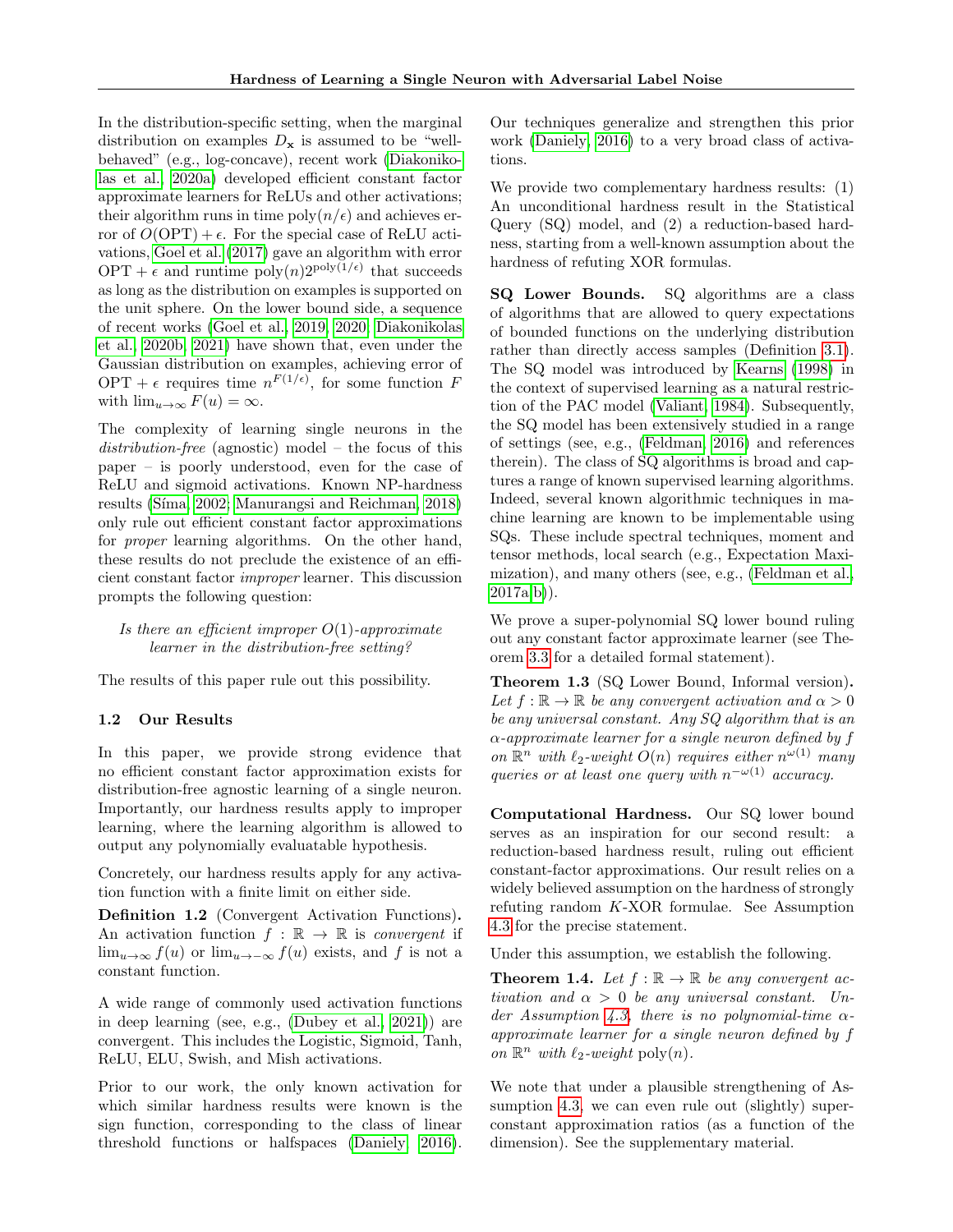[Applebaum et al.](#page-8-18) [\(2008\)](#page-8-18) proved several barriers in proving hardness for improper learning based on worst-case hardness assumption. For example, NPhardness (via Karp reductions) would imply a collapse of the polynomial hierarchy. As such, for the hardness results proved in our paper, either average-case hardness assumptions (e.g. Assumption [4.3\)](#page-5-0) or a restriction of the learning algorithms (e.g. the SQ model) is likely required.

# <span id="page-2-1"></span>2 PRELIMINARY

Notation. We will use small boldface characters to denote vectors. For a vector  $\mathbf{x} \in \mathbb{R}^n$  and  $i \in [n] \stackrel{\text{def}}{=}$  $\{1, \ldots, n\}, x_i$  denotes the *i*-th coordinate of **x**. For  $r \geq 1$ , we will use  $\|\mathbf{x}\|_r$  for the  $\ell_r$ -norm of the vector  $x$  and  $\langle w, x \rangle$  for the standard inner product between vectors  $\mathbf{w}, \mathbf{x} \in \mathbb{R}^n$ .

For a discrete set S, we will use  $x \sim_U S$  to denote that x is sampled uniformly at random  $(u.a.r.)$  from S. We define the degree-t Veronese mapping as the function  $V_t: \mathbb{R}^n \to \mathbb{R}^{(n+1)^t}$  that takes as input n real values and outputs all  $(n + 1)^t$  monomials of degree at most t (including the degree-0 constant 1).

Learning a Single Neuron. We focus on Convergent Activation functions (Definition [1.2\)](#page-1-0). Throughout this paper, we will assume w.l.o.g. that lim<sub>u→−∞</sub>  $f(u)$  exists, as otherwise one can always treat  $-\mathbf{w}$  as  $\mathbf{w}$  to make  $\lim_{u\to-\infty} f(u)$  finite. We will use  $f_{\text{lim}}$  to denote  $\lim_{u\to-\infty} f(u)$  and  $c_+ \in \mathbb{R}$  to denote a fixed value such that  $f(c_+) \neq f_{\text{lim}}$ .

Our concept classes of interest are those of single neurons, defined below.

**Definition 2.1** (Neuron with Activation Function  $f$ ). Let  $f : \mathbb{R} \to \mathbb{R}$ . The function class  $\mathcal{C}_f$  of a single neuron with activation function  $f$  contain all functions  $c_{\mathbf{w}} : \mathbb{R}^n \to \mathbb{R}$  of the form  $c_{\mathbf{w}}(\mathbf{x}) = f(\langle \mathbf{w}, \mathbf{x} \rangle)$ .

As specified below, all of our hardness results apply even when  $\|\mathbf{w}\|_1 \leq \text{poly}(n)$ . This is a regime where the underlying learning problem can be solved (inefficiently) using  $poly(n)$  samples. Our hardness results give evidence that no efficient algorithm exists.

Predicates. Our proofs will make essential use of certain Boolean functions that we define here. We will use K-XOR:  $\{\pm 1\}^K \rightarrow \{\pm 1\}$  to denote the parity function, i.e.,  $K\text{-XOR}(x_1, \dots, x_K) := \prod_{i=1}^K x_i$ . Additionally, it will be convenient to define a truncated version of the parity function, denoted by  $(K, t)$ -XOR, which is defined as follows:

$$
(K, t)\text{-XOR}(x_1, \cdots, x_K) :=
$$

$$
\begin{cases} K\text{-XOR}(x_1, \cdots, x_K) & \text{, if } \sum_{j=1}^K x_j \in [-2t, +2t] \\ -1 & \text{, otherwise.} \end{cases}
$$

We will also need the majority function over a predicate. We define L-MAJ<sub>P</sub> :  $\{\pm 1\}^{LK} \rightarrow {\{\pm 1\}}$  for a predicate  $P: {\{\pm 1\}}^K \to {\{\pm 1\}}$  as

L-MAJ<sub>P</sub>(**x**) := sign 
$$
\left( \sum_{i=0}^{L-1} P(x_{iK+1}, \cdots, x_{iK+K}) \right)
$$
.

Polynomial Approximation. Our reductions and their analysis will make essential use of the following polynomial approximation lemma (see supplementary material for the proof.) For a polynomial  $p$ , we write  $||p||_1$  to denote the sum of the absolute values of its coefficients.

<span id="page-2-2"></span>**Lemma 2.2.** Let  $f : \mathbb{R} \to \mathbb{R}$  be a convergent activation function. Consider a function  $g : \mathbb{R} \to \{f_{\text{lim}}, f(c_+) \}$ and  $a, b \in \mathbb{Z}$  with  $a < b$ . Then, for any constant  $\nu > 0$ , there exist a degree- $O(b-a)$  polynomial  $p : \mathbb{R} \to \mathbb{R}$  such that

- (i)  $|q(u) f(p(u))| \leq \nu$  for  $u \in \mathbb{Z}$  and  $u \in (a, b)$ ,
- (ii)  $|f_{\text{lim}} f(p(u))| \leq \nu$  for  $u \notin (a, b)$ , and

(iii)  $||p||_1 \leq \max(|a|, |b|)^{O(b-a)}$ .

#### <span id="page-2-3"></span>3 SQ HARDNESS

#### 3.1 Basics on SQ Algorithms

A Statistical Query (SQ) algorithm has access to the oracle defined below.

<span id="page-2-0"></span>**Definition 3.1.** Let  $D$  be a distribution on labeled examples supported on  $X \times \mathbb{R}$ , for some domain X. A statistical query is a function  $q: X \times \mathbb{R} \to [-1, +1].$ We define STAT to be the oracle that given any such query  $q(\cdot, \cdot)$  outputs a value v such that  $|v \mathbf{E}_{(\mathbf{x},y)\sim D}q[(\mathbf{x},y)] \leq \tau$ , where  $\tau > 0$  is the tolerance parameter of the query.

It turns out one can prove unconditional lower bounds on the complexity of SQ algorithms via an appropriate notion of SQ dimension. A lower bound on the SQ dimension of a learning problem provides an unconditional lower bound on the complexity of any SQ algorithm for the problem. Interestingly, in our SQ lower bound construction, we bound the SQ complexity of our problem indirectly, by reducing from a known problem with a known SQ lower bound.

For our SQ hardness result, we reduce from the wellknown SQ lower bound for learning K-parities, stated below: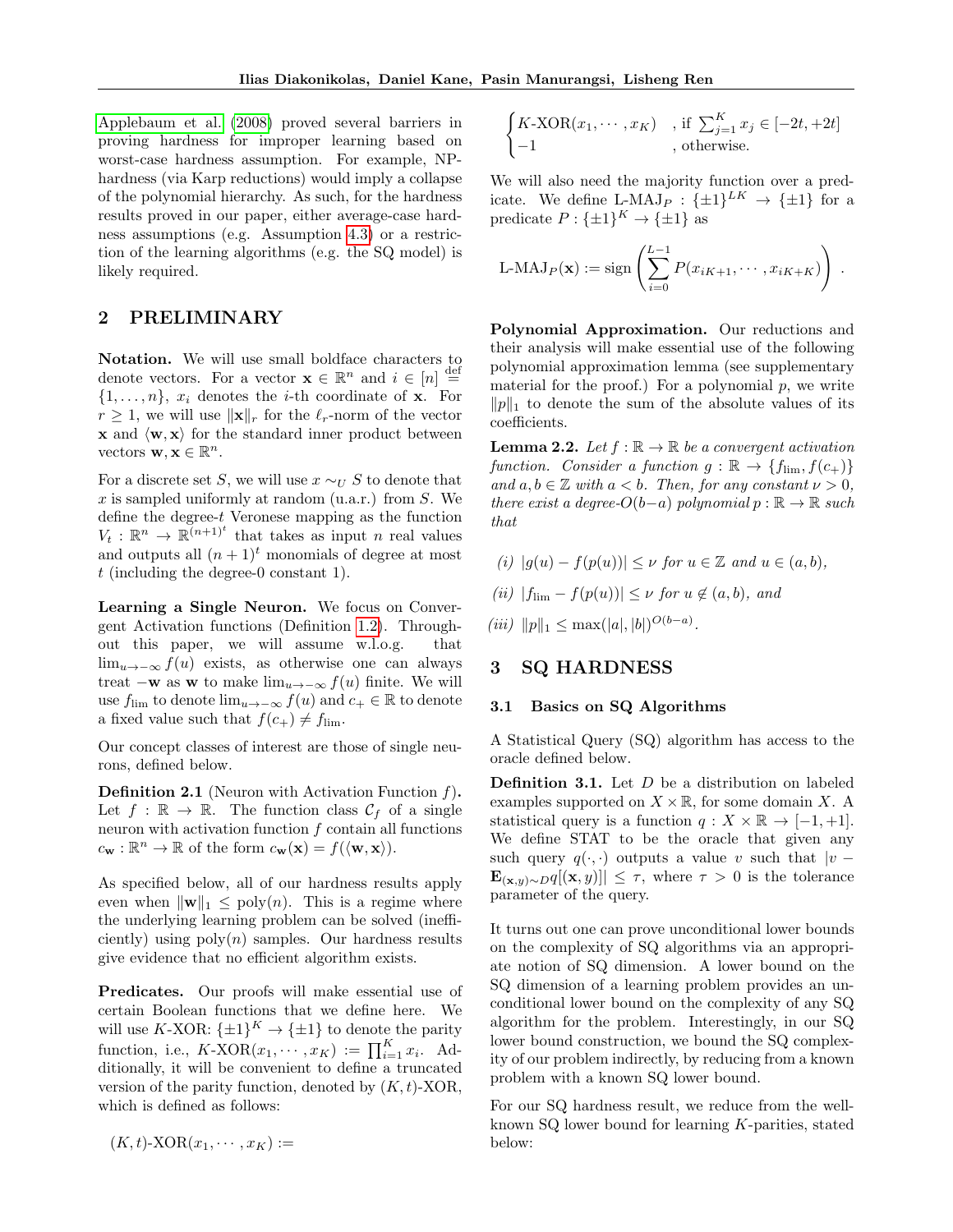<span id="page-3-1"></span>Fact 3.2 [\(Kearns 1993\)](#page-8-19). For any constant  $c \in (0,1)$ and  $K \leq n^{1-c}$ , any SQ algorithm that can distinguish the following two cases of joint distributions  $(\mathbf{x}, y)$  on  $\{\pm 1\}^n \times {\{\pm 1\}}$  requires either  $n^{\Omega(K)}$  many queries or at least one query with  $n^{-\Omega(K)}$  accuracy.

- (YES Case)  $x \sim_U \{\pm 1\}^n$  and  $y =$  $K\text{-XOR}(x_{i_1},\cdots,x_{i_K})$  for some fixed unknown  $i_1, \cdots, i_K \in [n].$
- (NO Case)  $(\mathbf{x}, y) \sim_U {\{\pm 1\}}^n \times {\{\pm 1\}}$ .

#### 3.2 Formal Theorem and Proof Overview

With the aforementioned background, we can now formally state the main result of this section.

<span id="page-3-0"></span>Theorem 3.3. For any convergent activation function  $f : \mathbb{R} \to \mathbb{R}$  the following holds: For any universal constant  $\zeta > 0$ , any SQ algorithm that can distinguish between the following two cases of joint distribution  $(\mathbf{x}, y)$  on  $\{\pm 1\}^N \times \{f_{\text{lim}}, f(c_+)\}\$  requires either  $N^{\omega(1)}$ queries or at least one query with  $N^{-\omega(1)}$  accuracy.

- (YES Case)  $\mathbf{E}[(y f(\langle \mathbf{w}, \mathbf{x} \rangle))^2] \leq \zeta$  for some  $\mathbf{w} \in$  $\mathbb{R}^N$  such that  $\|\mathbf{w}\|_1 = O(N)$ .
- (NO Case)  $y \sim_U \{f_{\text{lim}}, f(c_+) \}$  independently of x.

Notice that Theorem [3.3](#page-3-0) immediately implies Theorem [1.3,](#page-1-1) because the NO case of the former clearly implies that any output hypothesis must incur error at least  $(f_{\text{lim}} - f(c_{+}))^{2}/4$ .

Proof Overview. Here we provide an intuitive overview of our SQ lower bound proof. Our proof proceeds in three steps:

• Truncating XOR. First, observe that  $K\text{-XOR}(x_{i_1},\cdots,x_{i_K})$  is a function of  $x_{i_1} + \cdots + x_{i_K}$ . When  $x_{i_1}, \cdots, x_{i_K}$  are sampled i.i.d. from  $\{\pm 1\}$ , the value of  $x_{i_1} + \cdots + x_{i_K}$ concentrates within  $[-o(K), o(K)]$  with high probability. This allows us to replace K-XOR with its truncated variant  $(K, t)$ -XOR (defined in Section [2\)](#page-2-1) that evaluates to a constant value outside of the range  $[-2t, +2t]$ .

Notice that this step means that in the YES case we have that  $y = (K, t)$ -XOR $(x_{i_1}, \dots, x_{i_K})$  with high probability – as opposed to with probability one. This property – and to a less extent the last step – is the source of the final adversarial label noise.

• Polynomial Approximation. Since the  $(K, t)$ -XOR predicate evaluates to a constant

everywhere outside  $[-2t, +2t]$ , we can replace  $(K, t)$ -XOR with a degree- $O(t)$  polynomial that coincides with  $(K, t)$ -XOR for  $x_{i_1} + \cdots + x_{i_K}$  everywhere.

• From Polynomial to Learning a Neuron. Viewing a polynomial as a linear function on the monomials, the hardness result of a polynomial (after the activation function is applied) can be transformed to the desired hardness result of neurons. The only tricky part is how to put the activation function f outside. The idea here is to change the  $\{\pm 1\}$  labeled classification problem to a regression problem that only has two different real values, namely  $\{f_{\text{lim}}, f(c_+) \}$  for labels. We can then show if a learner can achieve small squared error, it can be used to correctly distinguish the two cases in the original binary classification problem.

In the following subsections, we elaborate on each of the above steps.

#### 3.3 Step I: Truncating XOR

We start by noting that Fact [3.2](#page-3-1) yields a similar SQ hardness result for the truncated version of XOR. The only difference is that the YES case only satisfies the predicate with high probability (instead of with probability one). Specifically, we have:

<span id="page-3-2"></span>**Lemma 3.4.** For any constant  $c \in (0,1)$  and  $K \leq$  $n^{1-c}$ , any SQ algorithm that can distinguish the following two cases of joint distributions  $(x, y)$  supported on  $\{\pm 1\}^n \times {\{\pm 1\}}$  either requires at least  $n^{\Omega(K)}$  many queries or at least one query with  $n^{-\Omega(K)}$  accuracy.

- (YES Case) With probability  $1 \exp(-\Theta(t^2/K))$ , we have that  $y = (K, t)$ -XOR $(x_{i_1}, \dots, x_{i_K})$  for some fixed unknown  $i_1, \dots, i_K \in [n]$ .
- (NO Case)  $(\mathbf{x}, y) \sim_U {\{\pm 1\}}^n \times {\{\pm 1\}}$ .

Proof. We claim that the two cases in Fact [3.2](#page-3-1) satisfy the conditions in the corresponding cases here. The NO case is immediate. As for the YES case, since  $x_{i_1}, \dots, x_{i_K}$  are picked independently and uniformly at random from  $\{\pm 1\}$ , standard concentration inequalities imply that with probability  $1 - \exp(-\Theta(t^2/K))$ we have that  $x_{i_1} + \cdots + x_{i_K} \in [-2t, +2t]$ , which indeed gives that  $y = (K, t)$ -XOR $(x_{i_1}, \dots, x_{i_K})$  =  $K\text{-XOR}(x_{i_1},\cdots,x_{i_K}).$  Thus, if any SQ algorithm solves this  $(K, t)$ -XOR problem, then it solves the original K-XOR problem. $\Box$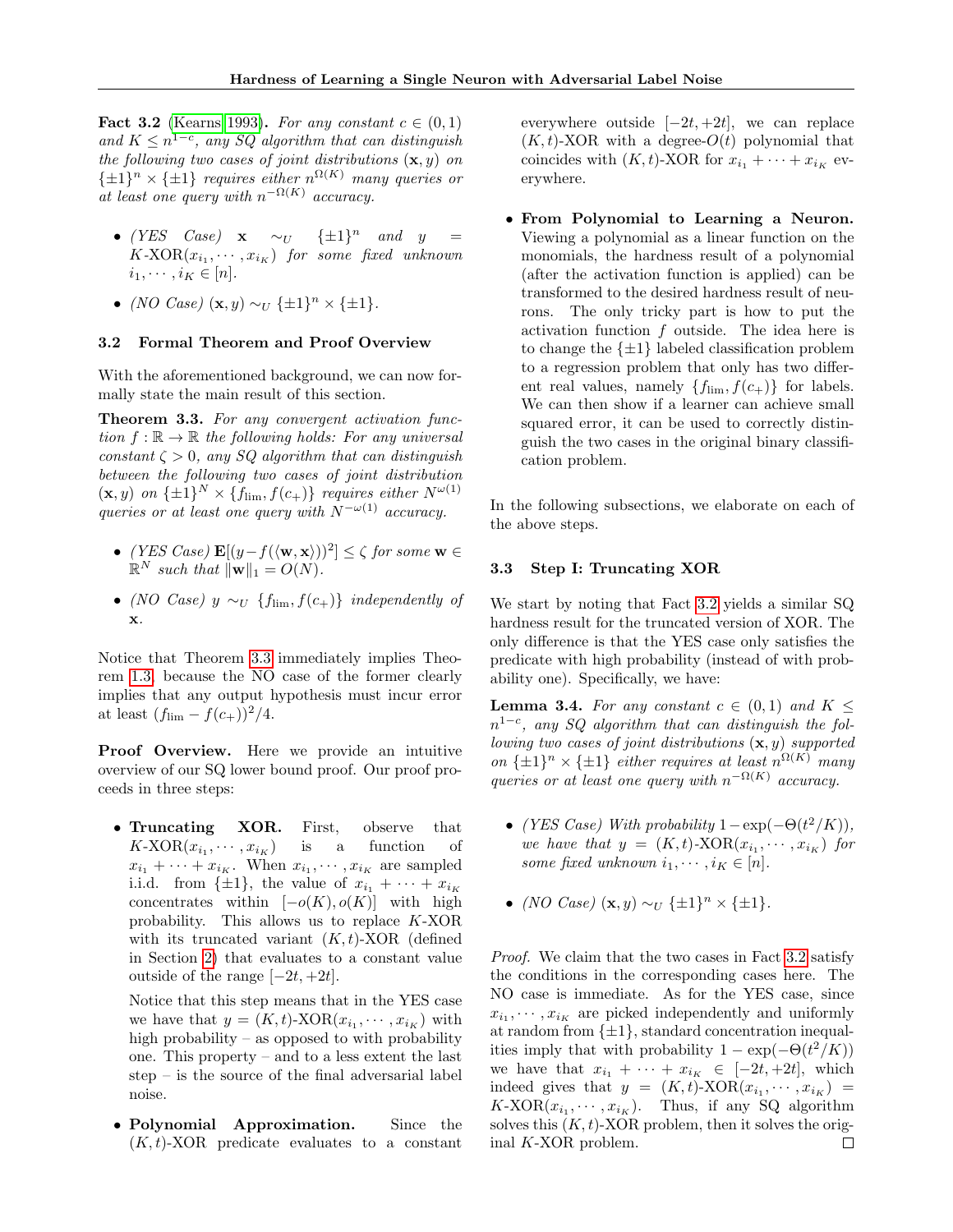#### 3.4 Step II: Polynomial Approximation

Then by approximating  $(K, t)$ -XOR functions by polynomials with the activation function outside, we get the following lemma.

<span id="page-4-0"></span>Lemma 3.5. For any convergent activation function  $f : \mathbb{R} \to \mathbb{R}$  the following holds: For any constant  $c \in (0, 1), t \leq K \leq n^{1-c}, \text{ and } \beta > 0, \text{ any } SQ \text{ algorithm}$ that can distinguish the following two cases of joint distributions  $(\mathbf{x}, y')$  supported on  $\{\pm 1\}^n \times \{f_{\text{lim}}, f(c_+)\}$ either requires  $n^{\Omega(K)}$  many queries or at least one query with  $n^{-\Omega(K)}$  accuracy.

- (YES Case)  $\mathbf{E}[(y f(p(\mathbf{x})))^2]$  $\leq \beta +$  $\exp(-\Theta(t^2/K))$ , where p is a degree- $O(t)$ and  $||p||_1 = t^{O(t)}$ .
- (NO Case) y  $\sim_U$  {f<sub>lim</sub>,  $f(c_+)$ } independently of x.

Proof. We reduce from the problem in Lemma [3.4](#page-3-2) to this problem. Given an instance of the prob-lem in Lemma [3.4,](#page-3-2) we replace the labels  $-1$ ,  $+1$  with  $f_{\text{lim}}, f(c_{+})$  respectively.

For the YES case, first observe that  $(K, t)$ -XOR is a function that only depends on the sum of its inputs, i.e.,  $(K, t)$ -XOR $(x_{i_1},..., x_{i_K}) = q(x_{i_1} + \cdots + x_{i_K}),$ for some function q. Applying Lemma [2.2](#page-2-2) with  $\nu =$  $\min\{\sqrt{\beta},|f_{\rm lim}-f(c_+)|\},g\ =\ q\ \ {\rm and}\ \ (a,b)\ =\ (-2t\ 1, 2t + 1$ , we obtain a degree- $O(t)$  polynomial p with  $||p||_1 = t^{O(t)}$  satisfying the properties of the lemma.

To calculate  $\mathbf{E}[(y - f(p(\mathbf{x})))^2]$ , we consider two cases based on whether the original label is equal to  $(K, t)$ - $XOR(x_{i_1}, \ldots, x_{i_K})$  or not. If it is indeed equal, then  $\text{Lemma } 2.2 \text{ ensures that } |y - f(p(\mathbf{x}))| \leq \sqrt{\beta}, \text{ and there.}$  $\text{Lemma } 2.2 \text{ ensures that } |y - f(p(\mathbf{x}))| \leq \sqrt{\beta}, \text{ and there.}$  $\text{Lemma } 2.2 \text{ ensures that } |y - f(p(\mathbf{x}))| \leq \sqrt{\beta}, \text{ and there.}$ fore this contributes to at most  $\beta$ . On the other hand, Lemma [3.4](#page-3-2) implies that the unequal case can happen with probability only  $\exp(-\Theta(t^2/K))$ . Our choice of p also ensures that  $|y - f(p(\mathbf{x}))| \leq |f_{\text{lim}} - f(c_+)| +$  $\nu \leq 2|f_{\text{lim}} - f(c_{+})|$ , which is a constant (depending only on f). Thus, in total,  $\mathbf{E}[(y - f(p(\mathbf{x})))^2] \leq$  $\beta + \exp(-\Theta(t^2/K)).$ 

For the NO case, since the original labels are from  $U({\{\pm 1\}})$  uniform at random and independent of **x**, the new labels are from  $U(\{f_{\text{lim}}, f(c_+)\})$  uniform at random and independent of x. This completes the proof.  $\Box$ 

### 3.5 Step III: From Polynomial to Learning a Neuron

We have already established an SQ hardness result on agnostic learning a polynomial with an activation function outside. Since a polynomial is linear in the

Veronese mapping of the inputs, the above lemma implies the main theorem of the SQ hardness result on agnostic learning a single neuron, as formalized below.

Proof for Theorem [3.3.](#page-3-0) We reduce from Lemma [3.5](#page-4-0) with  $\beta = \zeta/2$ ,  $K = C \log n$ , where C is a sufficiently large constant,  $t = \lceil K^{3/4} \rceil$  so that the  $\exp(-\Theta(t^2/K))$ term in the YES case is at most  $\beta$ . Our reduction keeps the label the same while applying the Veronese mapping of degree- $O(t)$  on the sample **x** to map it to  $\mathbf{x}' \in \{0, 1\}^N$ , where  $N = n^{O(t)}$ .

The NO case is immediate. The YES case of Lemma [3.5](#page-4-0) together with our choice of parameters implies that  $\mathbf{E}[(f(\langle \mathbf{w}, \mathbf{x}' \rangle) - y)^2] \leq \zeta$ , where **w** is the coefficient vector of p and  $\|\mathbf{w}\|_1 = \|p\|_1 = t^{O(t)} =$  $\log^{O(t)} n \leq O(n^t) \leq O(N)$ . This completes the proof. П

# <span id="page-4-3"></span>4 COMPUTATIONAL HARDNESS FROM REFUTING RANDOM XORS

In this section, we prove Theorem [1.4.](#page-1-2) In Section [4.1,](#page-4-1) we introduce the required background on the hardness assumption we rely on. In Section [4.2,](#page-5-1) we present our reduction-based hardness result and prove its correctness.

#### <span id="page-4-1"></span>4.1 Additional Background

To describe our hypothesis, we require some terminology. Here we follow the notation used by [Daniely](#page-8-12) [\(2016\)](#page-8-12). For a predicate  $P: {\{\pm 1\}}^K \rightarrow {\{\pm 1\}}$ , a Pclause C consisting of K literals  $\ell_1, \ldots, \ell_K$  is evaluated as  $P(\ell_1, \ldots, \ell_K)$ . A P-formula J consists of P-clauses  $C_1, \ldots, C_m$  over n variables and values  $v_1, \ldots, v_m \in$  $\{\pm 1\}$ . Let  $Val_{\mathbf{z}}(J)$  denote the *value* of assignment  $\mathbf{z}$  :  $\{\pm 1\}^n$ , i.e., the fraction of clauses satisfied by the assignment<sup>[1](#page-4-2)</sup>, and let  $Val(J)$  denote the maximum value across all assignments, i.e.,  $Val(J)$  =  $\max_{z:\{+\} \in \mathbb{R}^n}$  Val<sub> $\psi$ </sub> $(J)$ . In a random formula, the literals of  $C_1, \ldots, C_m$  are picked independently and uniformly at random, i.e., for each clause C consisting of  $l_1, \dots, l_K$ , each literal is chosen independently u.a.r. from the set of all literals, and  $v_1, \ldots, v_m$  are also picked independently and u.a.r. from  $\{\pm 1\}$ .

We are now ready to define the relevant decision problem.

**Definition 4.1.** For a predicate  $P$ , let  $CSP<sub>m</sub><sup>rand,1- $\eta$</sup> (P) be the distinguishing problem$ 

<span id="page-4-2"></span><sup>&</sup>lt;sup>1</sup>A clause  $(C_i, v_i)$  is satisfied iff  $C_i$  evaluated on **z** equals to  $v_i$ .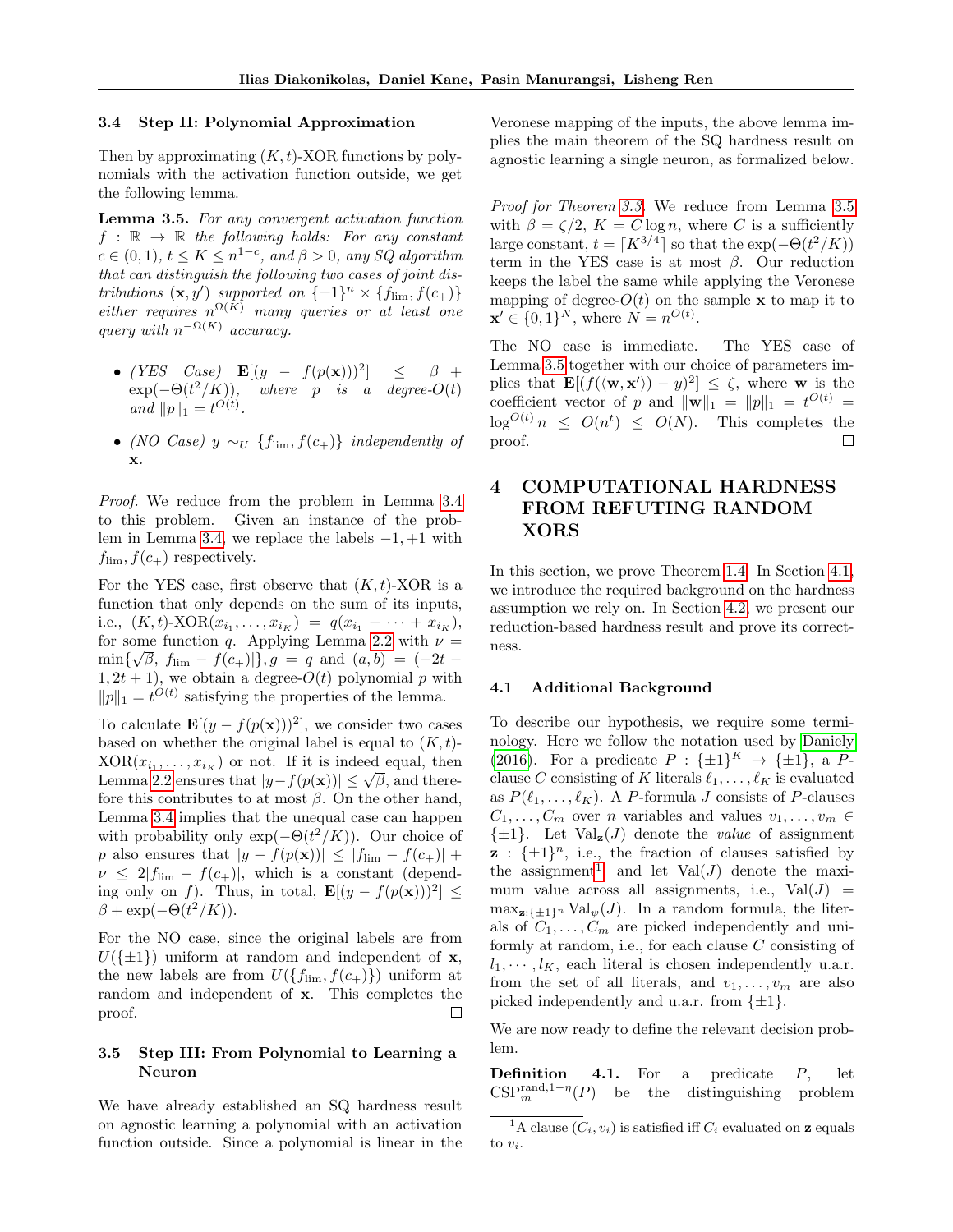between the following cases of the input  $P$ -formula  $J$ with m clauses.

- (YES Case) Val $(J) \geq 1 \eta$ .
- (NO Case)  $J$  is a random formula of  $m$   $P$ -clauses.

An algorithm is said to solve  ${{\rm CSP}_m^{{\rm rand},1-\eta}(P)}$  if in the YES case (resp. in the NO case), it outputs YES (resp. NO) with probability at least 3/4.

We use  $\vec{0}_q$  to denote length-q all-zero vector. Here it is convenient to use the vector representation for a clause and an assignment.

<span id="page-5-2"></span>**Definition 4.2.** For a clause  $C$  consisting of literals  $l_1, \cdots, l_K$ , let  $\vec{C} \in \{-1, 0, +1\}^{Kn}$  be the concatenation of indicator vectors for literals.

For a given position  $j \in [K]$ , we represent an assignment  $\mathbf{z} \in {\{\pm 1\}}^n$  by  $\mathbf{w}_j^{\mathbf{z}} := \vec{0}_{n(j-1)} \mathbf{z} \vec{0}_{n(K-j)}$ .

For example, for  $n = 4$ , the clause

$$
C(\mathbf{z}) = 2-\text{MAJ}((3,t)-\text{XOR}(z_1, \bar{z_3}, z_2),(3,t)-\text{XOR}(\bar{z_4}, \bar{z_1}, z_3))
$$

has the vector representation

$$
\vec{C} = ((1, 0, 0, 0|0, 0, -1, 0|0, 1, 0, 0),(0, 0, 0, -1|-1, 0, 0, 0|0, 0, 1, 0))
$$

Furthermore, if  $z = (-1, 1, -1, -1)$ , then we have

$$
\mathbf{w}_2^{\mathbf{z}} = ((0,0,0,0]-1,1,-1,-1|0,0,0,0)
$$
  

$$
(0,0,0,0|0,0,0,0|0,0,0,0))
$$
.

An important observation here is that  $\langle \mathbf{w}_j^{\mathbf{z}}, \vec{C} \rangle$  is equal to the value of the  $j$ -th literal of  $C$ .

We now describe our computational assumption, which can be interpreted as noisy versions of Theorem [3.2](#page-3-1) generalized to arbitrary (i.e., even non-SQ) algorithms. We remark that we cannot directly use the noiseless version as a computational hardness assumption; if we take non-SQ algorithms into considerations, then Gaussian elimination can solve the problem efficiently. This extra noise introduced here ensures that known algebraic techniques do not work.

<span id="page-5-0"></span>Assumption 4.3. There exist constants  $b > 0$ and  $\eta \in (0, 1/2)$  such that for any sufficiently large constant  $K \in \mathbb{N}$ , with  $m = O(n^{b\sqrt{K} \log K})$ ,  $CSP<sub>m</sub><sup>rand,1- $\eta$</sup> (K–XOR) cannot be solved in poly $(n, m)$$ time.

Assumption [4.3](#page-5-0) is widely believed and is the same as that used by [Daniely](#page-8-12) [\(2016\)](#page-8-12). The best known efficient algorithm for  $CSP<sub>m</sub><sup>rand,1–η</sup>(K–XOR)$  requires  $m \geq$ 

 $\tilde{O}(n^{K/2})$  [\(Allen et al., 2015\)](#page-8-20), and when  $m < O(n^{k/2-\epsilon})$ it is not efficiently solvable via Sum-of-Square relaxations [\(Schoenebeck, 2008\)](#page-8-21), a strong algorithmic technique that encompasses various convex relaxations.

The above assumption only enables us to rule out  $\alpha$  · OPT for any constant  $\alpha$ . In the supplementary material, we also prove hardness for super-constant  $\alpha$ , under a stronger (but still plausible) assumption.

## <span id="page-5-1"></span>4.2 Ruling Out Efficient Constant-Factor Approximate Learners

Here we give the proof for Theorem [1.4](#page-1-2) which rules out (even non-SQ)  $O(1)$ -approximate learners for a single neuron with a convergent activation function.

Proof Overview. While our high-level approach is similar to that of the SQ proof from the previous section, there are several subtle differences, which we outline below.

- Boosting Completeness via Majority. While in the YES case of SQ there is no noise at all, our starting assumption (Assumption [4.3\)](#page-5-0) has a fixed noise rate of  $\eta > 0$  even in the YES case. If we apply the reduction directly as before, we will only be able to rule out  $\alpha$ -approximate agnostic learners for *some*  $\alpha > 0$ . To prove such a hardness for all constant  $\alpha > 0$ , we "boost" the completeness in the YES case by taking the majority of L clauses, similar to what was done by [Daniely](#page-8-12) [\(2016\)](#page-8-12). Essentially, this gives us the hardness of  $CSP<sub>m</sub><sup>rand,1-\zeta</sup>(L-MAJ<sub>(K,t)</sub>-XOR)$ , where  $\zeta > 0$  can now be any positive constant.
- From Clause to Samples & Polynomial Approximation. So far we have discussed about CSPs, which are not learning problems yet. To arrive at a learning problem, we view each clause  $(C, v)$  as a sample, where the sample is its vector representation  $\vec{C}$  (Definition [4.2\)](#page-5-2) and v gets mapped to a label. Then, we find a polynomial approximation for the hypothesis (corresponding to an assignment to CSP). We remark that our polynomial approximation is very different from that of [Daniely](#page-8-12) [\(2016\)](#page-8-12), because halfspaces already have the sign activation function, which nicely represents the majority function. In our setting, we need to come up with a more careful way to approximately represent a  $L\text{-MAJ}_{(K,t)\text{-XOR}}$ -clause for any convergent activation function.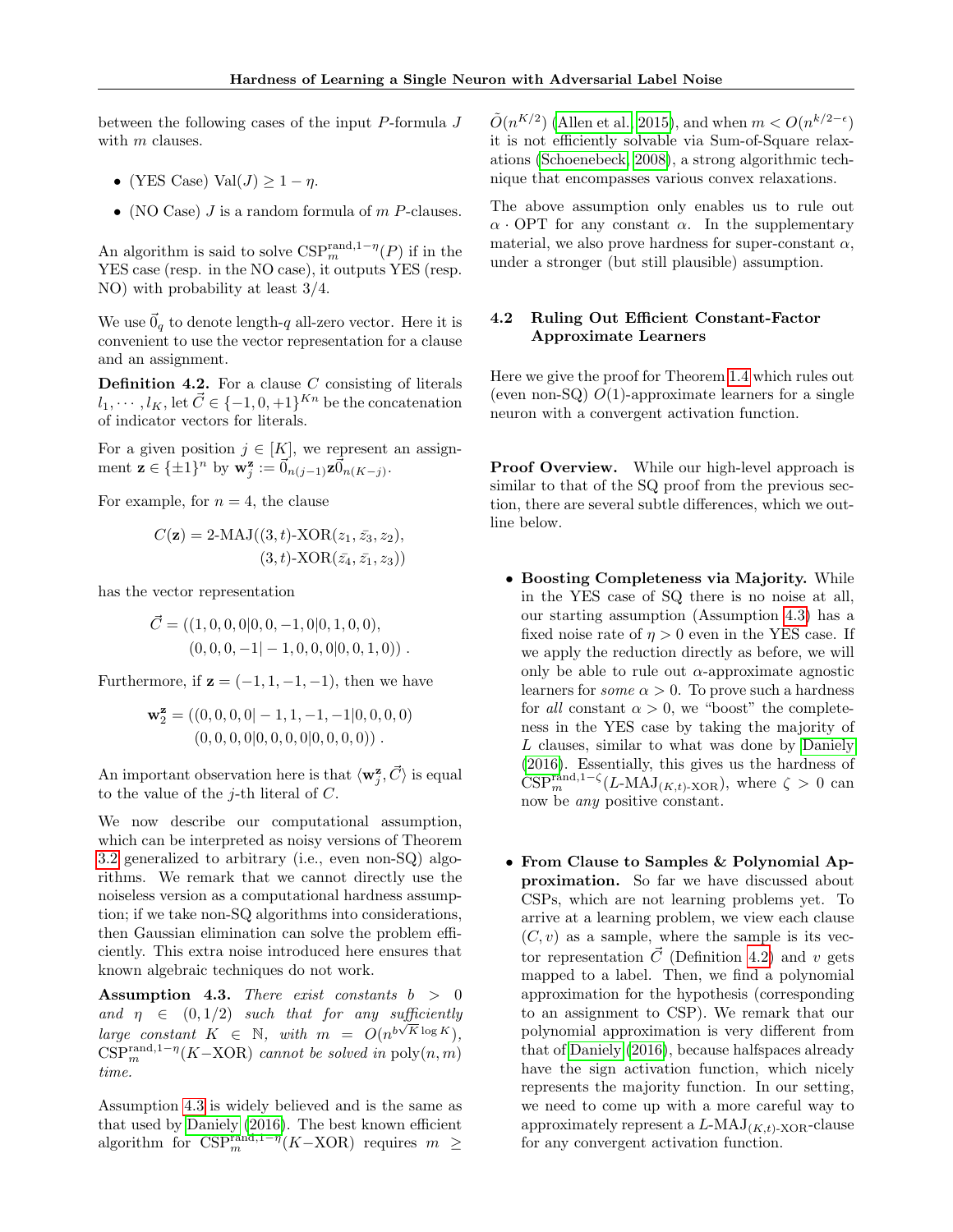#### 4.2.1 Step I: Boosting Completeness via Majority

Similar to [Daniely](#page-8-12) [\(2016\)](#page-8-12), we can prove that  $CSP<sub>m</sub><sup>rand,1-\zeta</sup>(L-MAJ<sub>(K,t)</sub>-XOR)$  is hard for all  $\zeta > 0$ . In fact, we need a slightly stronger condition in the YES case, namely that the inner  $(K, t)$ -XOR-clauses must have the sum of their literals belonging to  $[-2t, +2t]$ , as stated below.

<span id="page-6-0"></span>**Lemma 4.4.** Given Assumption  $4.3$ , there exists a constant  $b > 0$  such that for arbitrary constant  $\zeta \in$  $(0, 1)$ , sufficiently large constant  $L \in \mathbb{N}$  which only depends on  $\zeta$ , and sufficient large constant  $K \in \mathbb{N}$ , with  $m = O(n^{b\sqrt{K}\log K})$  and  $t = \sqrt{K}\log^{2/3} K$ , if we are given an input of  $m(C, y)$  tuples, where C is a L-MAJ<sub>(K,t)-XOR</sub>-clause and  $y \in \{\pm 1\}$ , the following two cases cannot be distinguished in  $\text{poly}(n, m)$  time:

- (YES Case) There exists an input assignment  $z \in$  $\{\pm 1\}^n$  such that  $1-\zeta$  fraction of the  $(C, y)$  tuples satisfies the following properties.
	- (i)  $(C, y)$  is satisfied by **z**, and,
	- (ii) Every  $(K, t)$ -XOR clause in C has the sum of inputs inside the interval  $[-2t, 2t]$ .
- (NO Case) For each tuple  $(C, y)$ , C is sampled u.a.r. from all possible clauses and the label  $y \sim_U$  $\{\pm 1\}.$

#### 4.2.2 Step II: Polynomial Approximation

Next, we view each  $C$  as a vector and use polynomial approximation to arrive at the following hardness.

<span id="page-6-1"></span>**Lemma 4.5.** Let  $f$  be a convergent activation function. Given Assumption [4.3,](#page-5-0) there exists a constant  $b > 0$  such that, for any constants  $\zeta \in (0,1), \ \beta > 0,$ sufficiently large constant  $L \in \mathbb{N}$  which only depends on  $\zeta$ , and sufficient large constant  $K \in \mathbb{N}$ , with  $m =$  $O(n^{b\sqrt{K}\log K})$  and  $t = \sqrt{K}\log^{2/3} K$ , if we are given an input of  $m(\mathbf{x}, y) \in \{-1, 0, +1\}^{LKn} \times \{f_{\text{lim}}, f(c_{+})\}$ tuples, then the following two cases cannot be distinguished in  $\text{poly}(n, m)$  time:

- (YES Case) There exists a degree- $O(t+L)$  polynomial p satisfying the following properties.
	- (i)  $||p||_1 \leq (Kn)^{O_\zeta(t)},$  and,
	- (ii)  $1 \zeta$  fraction of tuples satisfy  $|f(p(\mathbf{x})) |y| \leq \beta$  and the remaining  $\zeta$  fraction satisfies  $|f(p(\mathbf{x})) - y| \leq \beta + |f_{\text{lim}} - f(c_+)|.$
- (NO Case)  $y \sim_U \{f_{\text{lim}}, f(c_+) \}$  independently of **x**

Proof. We reduce the problem in Lemma [4.4](#page-6-0) to the problem in Lemma [4.5.](#page-6-1) Given an instance of the prob-lem in Lemma [4.4,](#page-6-0) we change the  $-1$ ,  $+1$  labels to  $f_{\text{lim}}, f(c_{+})$  respectively and rewrite each clause C as its vector representation  $\vec{C}$  on  $\{-1,0,+1\}^{LKn}$ . Then the new instance would be of the form

$$
(\vec{C}_1, y_1), (\vec{C}_2, y_2), \cdots, (\vec{C}_m, y_m).
$$

For the NO case, it is clear that  $y \sim_U \{f_{\text{lim}}, f(c_+)\}\$ independently of x. For the YES case, let z be the assignment that satisfies the condition in Lemma [4.4.](#page-6-0) Note that the value of a clause C evaluated with  $L\text{-MAJ}_{(K,t)\text{-XOR}}$  predicate is then the following.

$$
C(\mathbf{z}) = \text{L-MAJ}((K, t)\text{-XOR}(\langle \mathbf{w}_1^{\mathbf{z}}, \vec{C} \rangle, \cdots, \langle \mathbf{w}_K^{\mathbf{z}}, \vec{C} \rangle),
$$

$$
\cdots,
$$

$$
(K, t)\text{-XOR}(\cdots, \langle \mathbf{w}_L^{\mathbf{z}} \rangle)) .
$$

We select polynomials  $p_1, p_2$  as follows:

- Recall that  $(K, t)$ -XOR can be written as  $q(s)$ , where s is the sum of its inputs. Let  $p_1$  be a degree- $O(t)$  polynomial such that  $p_1(u) = q(u)$  for all  $u \in \{-2t, -2t + 2, \ldots, 2t\}$  and  $p_1(u) < -3L$ for all  $u \notin [-2t, +2t]$ . Note that such polynomial  $p_1$  exists according to Lemma [A.1.](#page-9-0)
- Let  $g : \mathbb{Z} \to \{f_{\text{lim}}, f(c_+)\}\)$  be such that

$$
g(u) = \begin{cases} f(c_+) & \text{if } u \in [0, L], \\ f_{\text{lim}} & \text{otherwise.} \end{cases}
$$

We then apply Lemma [2.2](#page-2-2) to construct a degree- $O(L)$  polynomial  $p_2$ .

From the YES condition in Lemma [4.4,](#page-6-0) for  $1 - \zeta$  fraction of clauses  $(C, v)$ , its *i*-th  $(K, t)$ -XOR-clause  $C_i'$  has its input sum  $s_i$  lie in  $[-2t, +2t]$  for all  $i \in [L]$ , and the clause  $C$  itself is satisfied. The condition (ii) means that  $p_1(s_i) = C_i'(\mathbf{z})$  for all  $i \in [L]$ , while the condition (i) implies that  $|f(p_2(C'_1(\mathbf{z}) + \cdots + C'_L(\mathbf{z})) - y| < \nu$ , where  $y \in \{f_{\text{lim}}, f(c_+)\}\$ is the new label. Combining these, we have that

$$
|f(p_2(p_1(s_1)+\cdots+p_1(s_L))) - y| < \nu.
$$

For the remaining  $\zeta$  fraction of clauses, it is simple to verify that  $p_1(s_1) + \cdots + p_1(s_L)$  is either an integer in  $[-2t, +2t]$  or is less than  $-L$ . In both cases, Lemma [2.2](#page-2-2) guarantees that

$$
|f(p_2(p_1(s_1)+\cdots+p_1(s_L))) - y| < |f_{\rm lim} - f_{c_+}| + \nu.
$$

Finally, notice that

$$
p_2(p_1(s_1) + \cdots + p_1(s_L))
$$
  
=  $p_2 \left( \sum_{i=1}^L p_1 \left( \sum_{j=(i-1)K+1}^{iK} \langle \mathbf{w}_j^{\mathbf{z}}, \vec{C} \rangle \right) \right)$ ,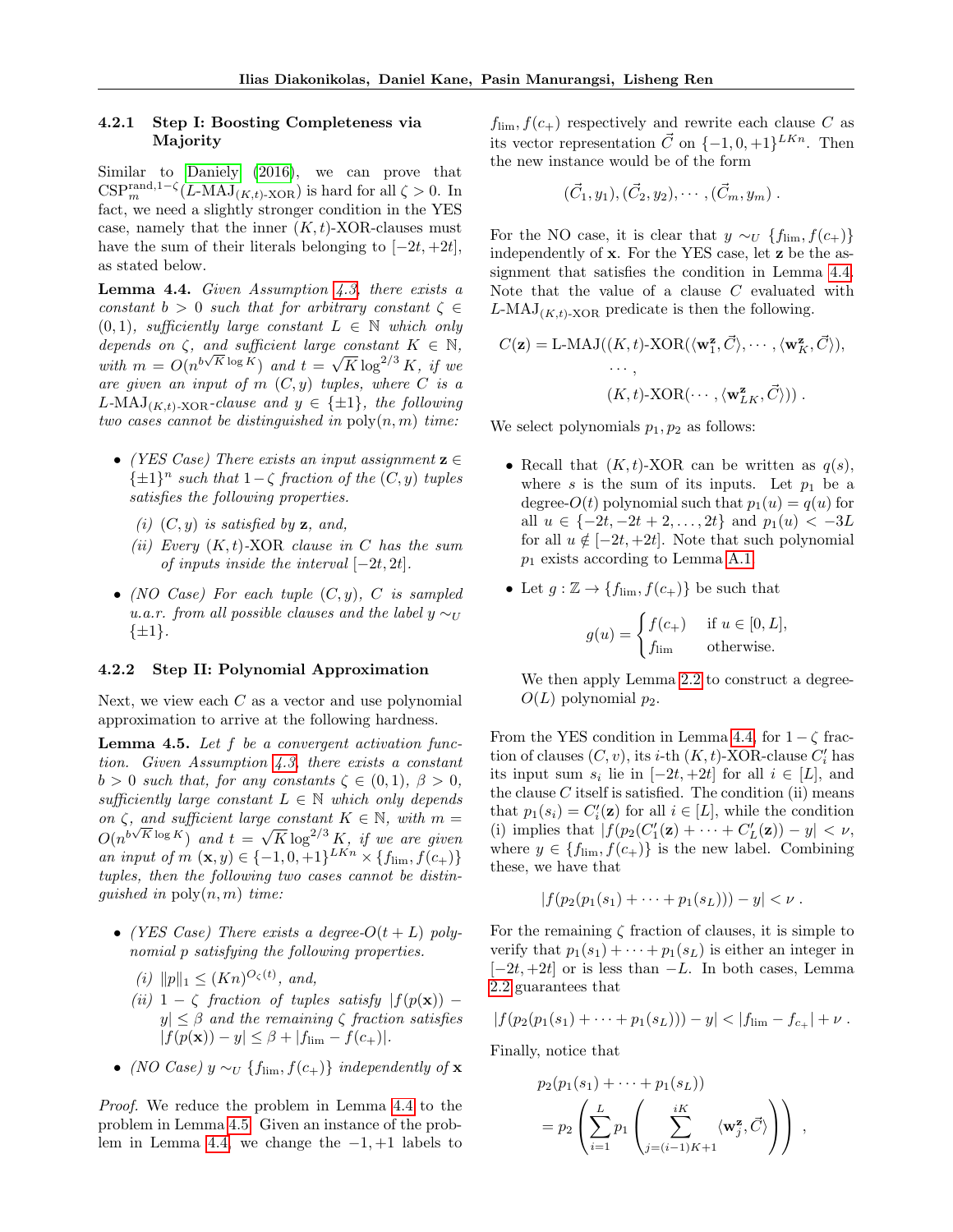which can be viewed as a degree- $O(t+L)$  polynomial p in  $\vec{C}$  because  $p_1$  is a degree- $O(t)$  polynomial and  $p_2$ is a degree- $O(L)$  polynomial.

Next we will show  $||p||_1 \leq (Kn)^{O_\zeta(t)}$ . Note that  $\langle \mathbf{w}_i^{\mathbf{z}}, \vec{C} \rangle$  here has  $\|\mathbf{w}_i^{\mathbf{z}}\|_1 = n$  for all *i*. Note that  $p_1$ 's degree is  $O(t)$  and  $||p_1||_1 = t^{O(t)}$  and is independent of  $n$ . Moreover,  $p_2$  only depends on  $L$ , thus  $p_2$  only depends on  $\zeta$  and is fixed with respect to K and n. Also note that  $p_2$ 's degree is  $O(L)$ . Therefore,  $||p||_1 \le ||p_2||_1 \cdot (L \cdot ||p_1||_1 \cdot (Kn)^{O(t)})^{O(L)} \le$  $(t^{O(t)} \cdot (Kn)^{O(t)})^{O(L)} \leq (Kn)^{O_{\zeta}(t)}.$ 

## 4.2.3 Step III: From Polynomial to Learning a Neuron

The above is a computational hardness result on agnostic learning of a polynomial with an activation function outside. Since a polynomial is linear in the Veronese mapping of the inputs, the above lemma implies the main theorem of the computational hardness result on agnostic learning a single neuron.

<span id="page-7-0"></span>**Theorem 4.6.** Let  $f$  be a convergent activation func-tion. Given Assumption [4.3,](#page-5-0) for any constant  $\zeta' > 0$ and  $m = \text{poly}(N)$ , if we are given an input of m  $(\mathbf{x}, y) \in \{-1, 0, +1\}^N \times \{f_{\text{lim}}, f(c_+)\}\$  tuples, then the following two cases cannot be distinguished in  $poly(N)$ time:

• (YES Case) There exists w such that

(i)  $||w||_1 < N^{O_{\zeta'}(1)}$ , and, (*ii*)  $\mathbf{E}[(y - f(\langle \mathbf{w}, \mathbf{x} \rangle))^2] \leq \zeta'.$ 

• (NO Case)  $y \sim_U \{f_{\text{lim}}, f(c_+)\}\in W$  independently of x.

*Proof.* Suppose we have a poly $(N)$ -time algorithm A for solving the problem here with  $m = N^u$  tuples. We let  $\zeta = \frac{\zeta'}{2(f_{\text{lim}}-f(c_{+}))^2}$  and take  $\beta$  to be a sufficiently small constant such that  $\beta^2 \leq \zeta'/4$  and  $\frac{(|f_{\text{lim}}-f(c_+)|+\beta)^2}{(f_{\text{lim}}-f(c_+))^2} \leq 3/2$ . Then select L (depending on  $\zeta$ ) as specified in Lemma [4.5.](#page-6-1) Let  $d = O(t + L) =$  $O_{\zeta'}(\sqrt{K} \log^{2/3} K)$  be the degree of the polynomial p in Lemma [4.5,](#page-6-1)  $N = (LKn)^{O(d)}$  be the dimension after applying degree-d Veronese mapping, and select K to be a sufficiently large constant so that  $n^{b\sqrt{K}\log K} \ge N^u$ .

Given an instance of the problem in Lemma [4.5,](#page-6-1) we apply the Veronese mapping of degree- $d$  on  $x$ . Note that A runs in  $poly(N)$  time, which is also  $poly(n)$  time, since  $N = (LKn)^{O(t+L)}$ . Furthermore, our choice of parameters ensures that there are sufficiently many samples for A.

We claim that the two cases in Lemma [4.5](#page-6-1) satisfy the conditions in the corresponding cases here. For both cases, there are at least  $N^u$  tuples. The NO case here is immediate. For the YES case,  $||w||_1 =$  $||p||_1 \le (Kn)^{O_\zeta(t)} \le (LKn)^{O_\zeta(t)} \le N^{O_{\zeta'}(1)}$ , since  $N =$  $(LKn)^{O(t+L)}$ . For the expected error, we can write  $\mathbf{E}[(y-h(\mathbf{x}))^2] \le \zeta(|f_{\rm lim}-f(c_+)|+\beta)^2+(1-\zeta)\cdot\beta^2 \le \zeta'$ . This completes the proof.

Theorem [1.4](#page-1-2) then follows from Theorem [4.6.](#page-7-0)

Proof of Theorem [1.4.](#page-1-2) Suppose we have an algorithm A that is an  $\alpha$ -approximate agnostic learner and runs in time  $O(N^t)$ . Then, we claim that we can solve the problem in Theorem [4.6](#page-7-0) for  $\zeta' \leq \frac{(f_{\text{lim}} - f(c_+))^2}{16\alpha}$  and  $m = N^{t+1}$ . The inputs distribution for A will be the uniform distribution on the set of  $m$  tuples in Theorem [4.6](#page-7-0) with  $\epsilon = \frac{(f_{\text{lim}} - f(c_{+}))^2}{16}$ .

In the YES case, w.h.p. A will return a hypothesis of squared error at most  $\frac{(f_{\text{lim}}-f(c_{+}))^2}{8}$ . In the NO case, no hypothesis can have a nontrivial advantage over the constant hypothesis  $h(\mathbf{x}) = \frac{f_{\text{lim}} + f(c_+)}{2}$  on the support it has not seen. Since A can see at most  $O(N<sup>t</sup>)$  samples among all the  $N^{t+1}$  samples, with sufficiently large N, A cannot return a hypothesis with error smaller than  $\frac{(f_{\text{lim}}-f(c_+))^2}{6}$ . Thus, A will return a hypothesis of squared error at least  $\frac{(f_{\text{lim}}-f(c_{+}))^2}{6}$ . Therefore, we can distinguish the two cases in Theorem [4.6](#page-7-0) for  $\zeta' \leq$  $\frac{(f_{\text{lim}}-f(c_+))^2}{16\alpha}$  and  $m = N^{t+1}$  with algorithm A. This contradicts Assumption [4.3.](#page-5-0)  $\Box$ 

#### 5 Conclusions and Further Work

In this paper, we prove that for a single neuron with a convergent activation function, any algorithm achieving error  $\alpha$  · OPT (for constant  $\alpha$ ) must require superpolynomial running time under a plausible assumption on an average-case hardness of CSPs. In the supplementary material, we also prove hardness for superconstant  $\alpha$ , under a stronger (but still plausible) assumption. An immediate open question here would be whether one can prove the stronger result in the supplementary material under the weaker Assumption [4.3.](#page-5-0)

Another interesting future direction would be to expand the understanding to the case where the activation function is not convergent. In some cases (e.g. identity activation), the problem is clearly computationally feasible. Is there a characterization of the activation functions for which the learning problem is hard? And for which values of  $\alpha$  do the hardness results hold?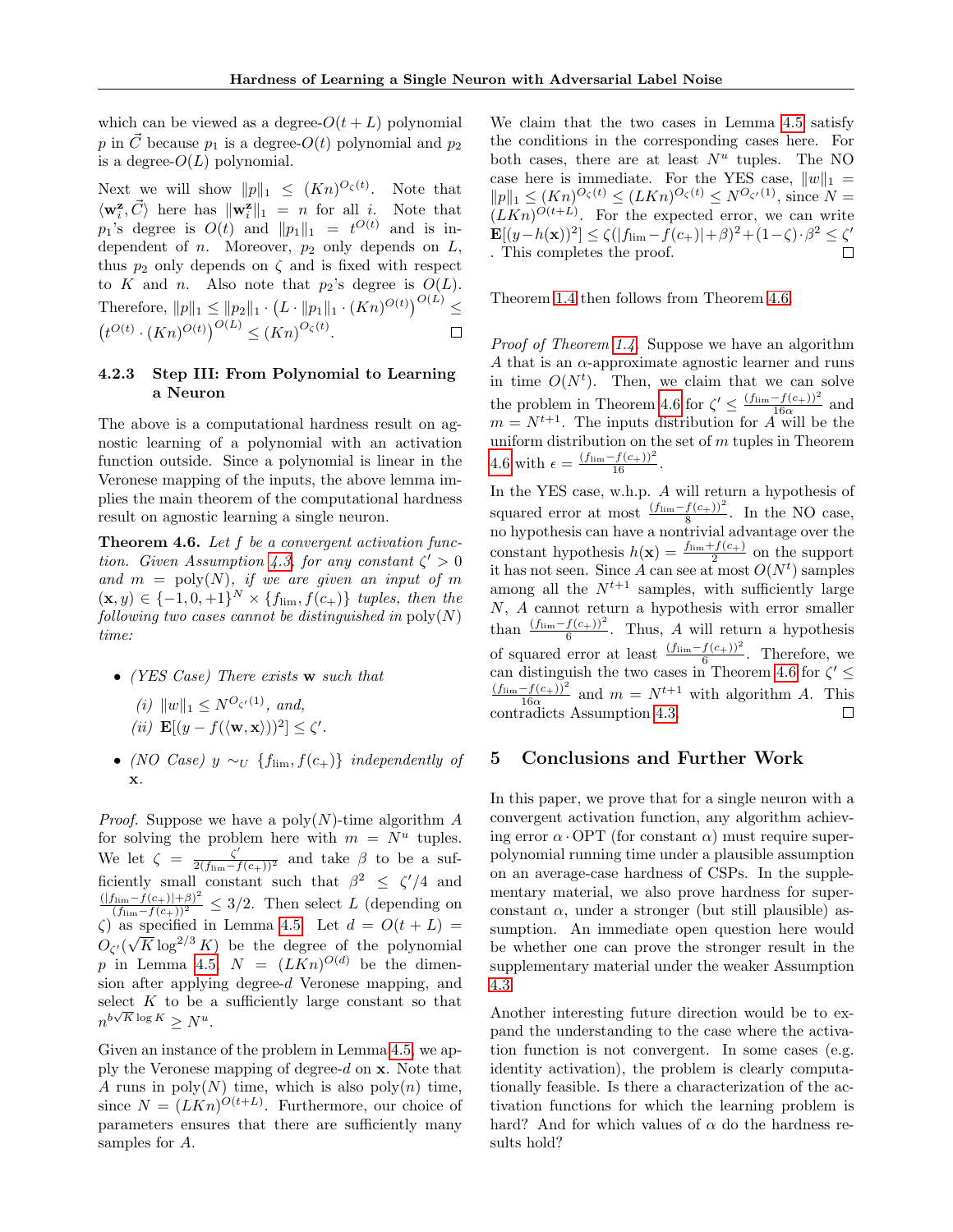## References

- <span id="page-8-20"></span>S. R. Allen, R. O'Donnell, and D. Witmer. How to refute a random CSP. In IEEE 56th Annual Symposium on Foundations of Computer Science, FOCS 2015, pages 689–708. IEEE Computer Society, 2015.
- <span id="page-8-18"></span>Benny Applebaum, Boaz Barak, and David Xiao. On basing lower-bounds for learning on worst-case assumptions. In 2008 49th Annual IEEE Symposium on Foundations of Computer Science, pages 211– 220. IEEE, 2008.
- <span id="page-8-12"></span>A. Daniely. Complexity theoretic limitations on learning halfspaces. In Proceedings of the 48th Annual Symposium on Theory of Computing, STOC 2016, pages 105–117, 2016.
- <span id="page-8-3"></span>I. Diakonikolas, S. Goel, S. Karmalkar, A. R. Klivans, and M. Soltanolkotabi. Approximation schemes for relu regression. In Conference on Learning Theory, COLT 2020, volume 125 of Proceedings of Machine Learning Research, pages 1452–1485. PMLR, 2020a.
- <span id="page-8-7"></span>I. Diakonikolas, D. Kane, and N. Zarifis. Near-optimal SQ lower bounds for agnostically learning halfspaces and relus under gaussian marginals. In Advances in Neural Information Processing Systems 33: Annual Conference on Neural Information Processing Systems 2020, NeurIPS 2020, 2020b.
- <span id="page-8-8"></span>I. Diakonikolas, D. M. Kane, T. Pittas, and N. Zarifis. The optimality of polynomial regression for agnostic learning under gaussian marginals in the SQ model. In Conference on Learning Theory, COLT 2021, volume 134 of Proceedings of Machine Learning Research, pages 1552–1584. PMLR, 2021.
- <span id="page-8-11"></span>S. R. Dubey, S. K. Singh, and B. B. Chaudhuri. A comprehensive survey and performance analysis of activation functions in deep learning. CoRR, abs/2109.14545, 2021. URL [https://arxiv.org/](https://arxiv.org/abs/2109.14545) [abs/2109.14545](https://arxiv.org/abs/2109.14545).
- <span id="page-8-15"></span>V. Feldman. Statistical query learning. In Encyclopedia of Algorithms, pages 2090–2095. 2016.
- <span id="page-8-16"></span>V. Feldman, E. Grigorescu, L. Reyzin, S. Vempala, and Y. Xiao. Statistical algorithms and a lower bound for detecting planted cliques. J. ACM, 64  $(2):8:1-8:37, 2017a.$
- <span id="page-8-17"></span>V. Feldman, C. Guzman, and S. S. Vempala. Statistical query algorithms for mean vector estimation and stochastic convex optimization. In Proceedings of the Twenty-Eighth Annual ACM-SIAM Symposium on Discrete Algorithms, SODA 2017, pages 1265–1277. SIAM, 2017b.
- <span id="page-8-4"></span>S. Goel, V. Kanade, A. Klivans, and J. Thaler. Reliably learning the relu in polynomial time. In Conference on Learning Theory, pages 1004–1042, 2017.
- <span id="page-8-5"></span>S. Goel, S. Karmalkar, and A. R. Klivans. Time/accuracy tradeoffs for learning a relu with respect to gaussian marginals. In Advances in Neural Information Processing Systems 32: Annual Conference on Neural Information Processing Systems 2019, NeurIPS 2019, pages 8582–8591, 2019.
- <span id="page-8-6"></span>S. Goel, A. Gollakota, and A. R. Klivans. Statisticalquery lower bounds via functional gradients. In Advances in Neural Information Processing Systems 33: Annual Conference on Neural Information Processing Systems 2020, NeurIPS 2020, 2020.
- <span id="page-8-0"></span>A. Kalai and R. Sastry. The isotron algorithm: Highdimensional isotonic regression. In COLT 2009, 2009.
- <span id="page-8-13"></span>M. Kearns. Efficient noise-tolerant learning from statistical queries. Journal of the ACM, 45(6):983– 1006, 1998.
- <span id="page-8-19"></span>M. J. Kearns. Efficient noise-tolerant learning from statistical queries. In Proc. 25th Annual ACM Symposium on Theory of Computing (STOC), pages 392–401. ACM, 1993.
- <span id="page-8-10"></span>P. Manurangsi and D. Reichman. The computational complexity of training relu (s). arXiv preprint arXiv:1810.04207, 2018.
- <span id="page-8-21"></span>G. Schoenebeck. Linear level lasserre lower bounds for certain k-csps. In 49th Annual IEEE Symposium on Foundations of Computer Science, FOCS 2008, pages 593–602. IEEE Computer Society, 2008.
- <span id="page-8-9"></span>J. Síma. Training a single sigmoidal neuron is hard. Neural Comput., 14(11):2709–2728, 2002.
- <span id="page-8-1"></span>M. Soltanolkotabi. Learning relus via gradient descent. In Advances in neural information processing systems, pages 2007–2017, 2017.
- <span id="page-8-14"></span>L. Valiant. A theory of the learnable. Communications of the ACM, 27(11):1134–1142, 1984.
- <span id="page-8-2"></span>G. Yehudai and O. Shamir. Learning a single neuron with gradient methods. In *Conference on Learning* Theory, pages 3756–3786. PMLR, 2020.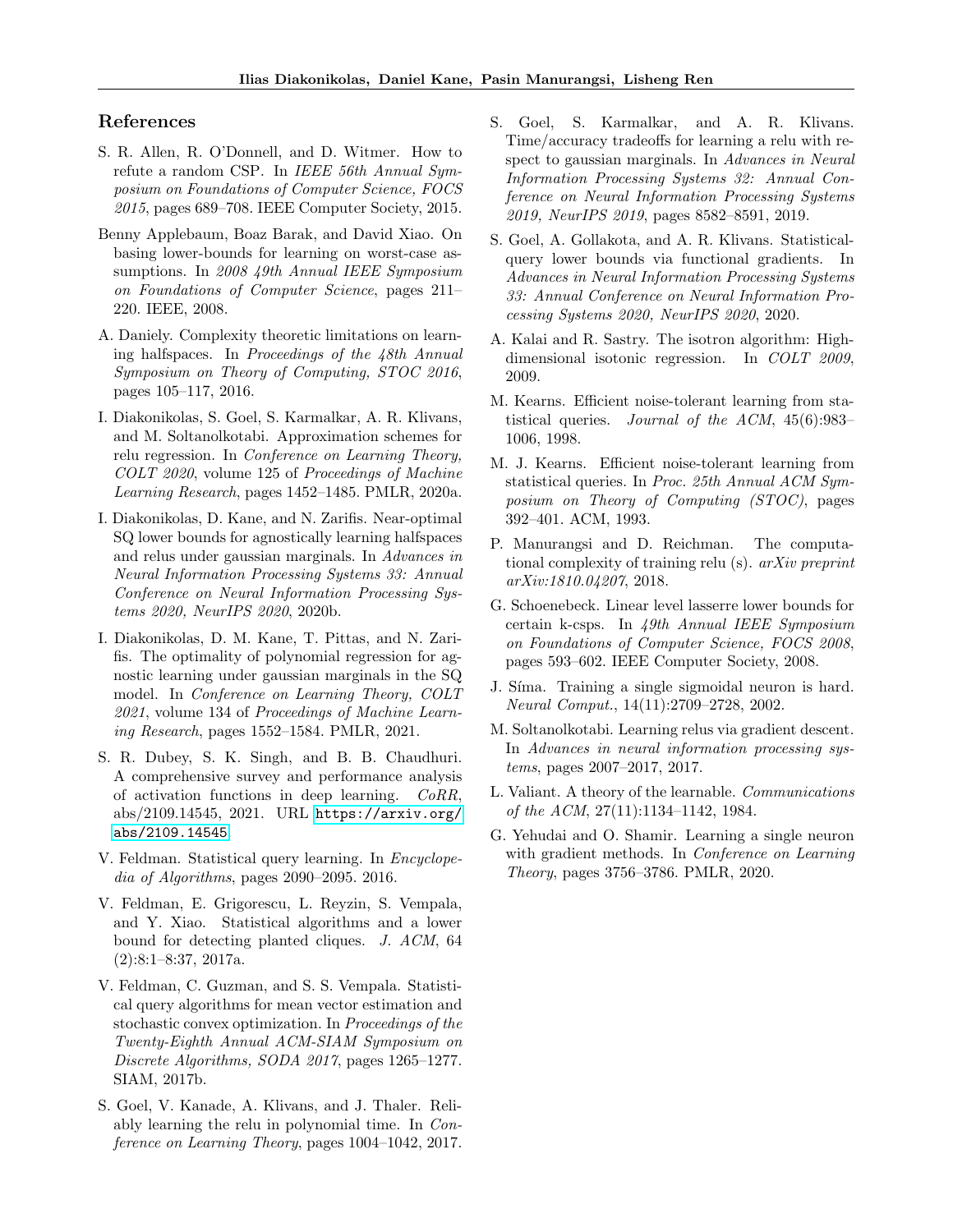# Supplementary Material: Hardness of Learning a Single Neuron with Adversarial Label Noise

# A Proof of Lemma [2.2](#page-2-2)

Here we give a more general version of Lemma [2.2](#page-2-2) which will be useful in proving a stronger hardness of learning result in the subsequent sections.

<span id="page-9-0"></span>**Lemma A.1.** Let  $f : \mathbb{R} \to \mathbb{R}$  be a convergent activation function. We define  $f_{\text{gap}}(c_{-}) = \sup_{u \leq c_{-}} |f_{\text{lim}} - f(u)|$ . Consider a function  $g : \mathbb{R} \to \{f_{\text{lim}}, f(c_+)\}\$  and  $a, b \in \mathbb{Z}$  with  $a < b$ . Then, for any  $c_- < c_+$ , there exists a degree- $O(b - a)$  polynomial  $p : \mathbb{R} \to \mathbb{R}$  such that

- (i)  $|g(u) f(p(u))| \leq f_{\text{gap}}(c_-)$  for  $u \in \mathbb{Z}$  and  $u \in (a, b)$ ,
- (ii)  $|f_{\text{lim}} f(p(u))| \leq f_{\text{gap}}(c_-)$  for  $u \notin (a, b)$ , and
- (iii)  $||p||_1 \leq O(c_-) \cdot \max(|a|, |b|)^{O(b-a)}$ .

*Proof.* We may assume without loss of generality that  $b - a$  is even (as otherwise, we may consider  $a - 1, b$ instead, where we let  $g(a-1) = f_{\text{lim}}$ . We will construct a polynomial p such that

- 1. For  $u \in \mathbb{Z}$  and  $u \in (a, b)$ ,  $p(u) = c_+$  if  $g(u) = f(c_+)$  and  $p(u) = c_-$  if  $g(u) = f_{\text{lim}}$ .
- 2. For  $u \notin (a, b), p(u) \leq c_-\.$

One can construct such a polynomial  $p$  through the following process:

- 1. First, for each  $u \in \mathbb{Z}$  and  $u \in (a, b)$ , we construct a polynomial  $p_u$  that
	- (a)  $p_u(u) = 1$ ,
	- (b) for  $v \in \mathbb{Z}$ ,  $v \in (a, b)$  and  $v \neq u$ ,  $p_u(v) = 0$ ,
	- (c) for  $v \notin (a, b), p_u(v) \leq 0$ .

To construct  $p_u$ , we start by taking the Lagrange basis function

$$
q_u(v) = \prod_{i \in \mathbb{Z}, i \in [a, b] \text{ and } i \neq u} \frac{v - i}{u - i}.
$$

It is not hard to see that this satisfies the first two conditions. Notice also that the degree of  $q_u$  is  $b - a$ which is even. Now consider the following cases:

- Case I: the leading coefficient of  $q_u$  is negative. Here we may take  $p_u = q_u$  as it already satisfies the third condition.
- Case II: the leading coefficient of  $q_u$  is positive. In this case, we may take  $p_u(v) = q_u(v) \cdot \frac{(v-a)(b-v)}{(u-a)(b-u)}$  $\frac{(v-a)(b-v)}{(u-a)(b-u)}$ It is not hard to see that the first two conditions remain true. Furthermore, the degree of  $p_u$  remains even and its leading coefficient is now negative, which implies the third condition.

Thus, in both cases, we have constructed the desired  $p_u$  and its degree is at most  $b - a + 2$ .

2. We define the polynomial  $p'$  as follows

$$
p'(v) = \sum_{u \in \mathbb{Z}, u \in (a,b) \text{ and } g(u) = f(c_+)} p_u(v).
$$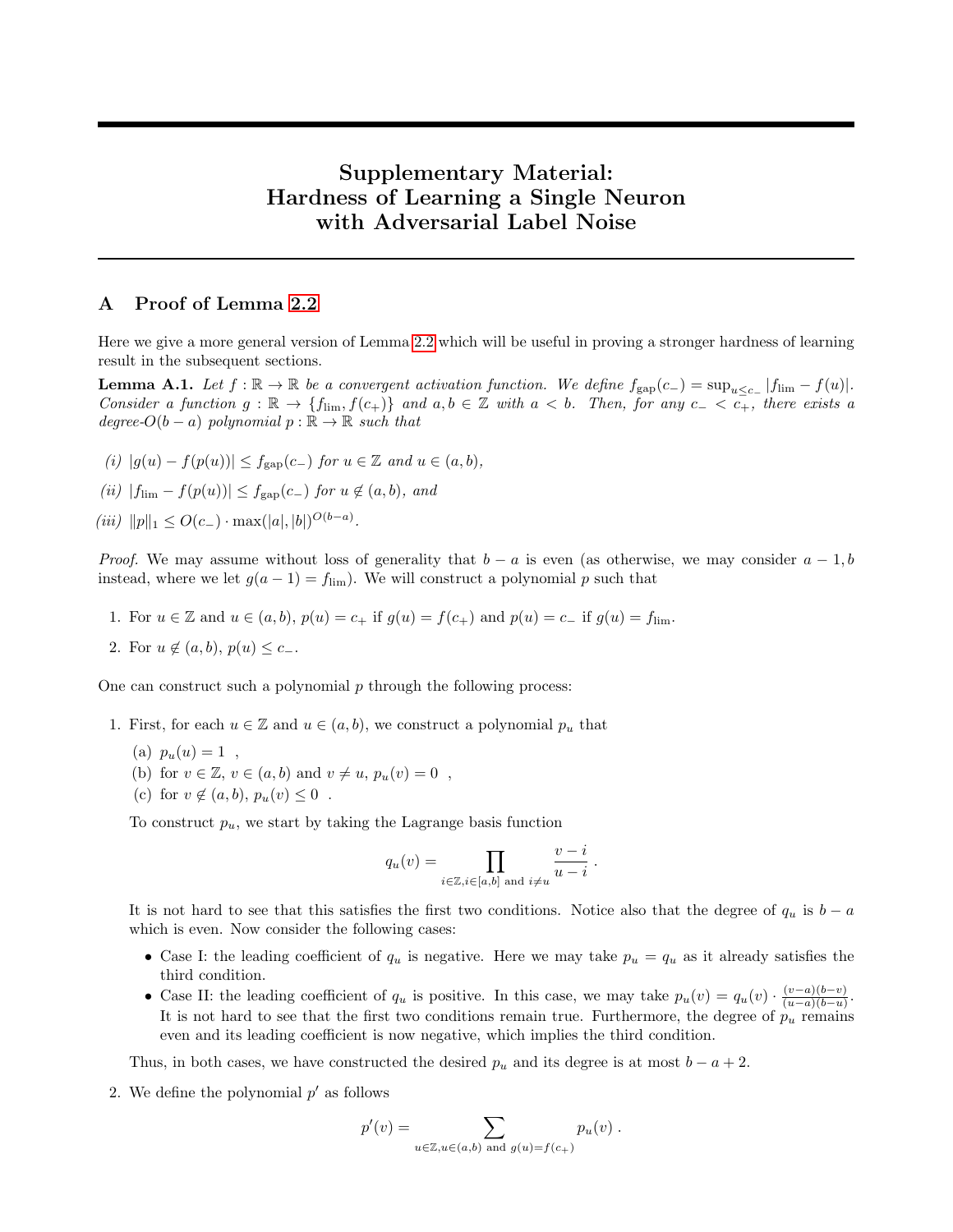3. Finally, we construct our desired polynomial p as  $p(v) = (c_+ - c_-) \cdot p'(v) + c_-$ .

Then observe that such a polynomial p satisfies properties (i) and (ii). Also notice that  $||p_u||_1 = \max(|a|, |b|)^{O(b-a)}$ for all u, thus,  $||p||_1 = O(c_-) \cdot \max(|a|, |b|)^{O(b-a)}$ .  $\Box$ 

By the definition of f,  $f_{\text{gap}}$  must be a monotone nondecreasing function and  $\lim_{u\to-\infty} f_{\text{gap}}(u) = 0$ . Therefore, taking c<sub>−</sub> to be a sufficiently small universal constant such that  $f_{\rm gap}(c_{-}) \leq \nu$ , Lemma [A.1](#page-9-0) yields Lemma [2.2.](#page-2-2)

# B Proof of Lemma [4.4](#page-6-0)

To prove Lemma [4.4,](#page-6-0) firstly, we use the concentration property of the sum of inputs to get the following lemma.

<span id="page-10-0"></span>**Lemma B.1.** Given Assumption [4.3,](#page-5-0) there exist constants  $b > 0$  and  $\eta \in (0, 1/2)$  such that for any sufficiently Lemma D.1. Such Roomphon 4.0, there exist constants  $\delta > 0$  and  $\eta \in (0,1/2)$  such that for any sufficiently large constant  $K \in \mathbb{N}$ , with  $m = O(n^{b\sqrt{K} \log K})$ , if we are given an input of  $m(C,1)$  tuples where C is a  $(K, t)$ -XOR clause, then the following two cases cannot be distinguished in  $\text{poly}(n, m)$  time:

- (YES Case) There exists an input assignment  $\mathbf{z} \in {\pm 1}^n$  such that  $1 \eta \exp(-\Omega(t^2/K))$  fraction of the  $(C, 1)$  tuples satisfies the following properties.
	- (i)  $(C, 1)$  is satisfied by **z**, and,
	- (ii) The  $(K, t)$ -XOR clause C has the sum of inputs inside the interval  $[-2t + 2, 2t 2]$ .
- (NO Case) For each tuple  $(C, 1)$ , C is sampled u.a.r. from all possible clauses.

Proof. We reduce the problem in Assumption [4.3](#page-5-0) to the problem above. Given an instance of the problem in Assumption [4.3](#page-5-0) as a sequence of tuples

$$
((C_1,y_1),\cdots,(C_m,y_m))\ .
$$

For each tuple  $(C, y)$ , we randomly negate every literal in the clause C with probability  $1/2$  independently. Then we negate  $y$  if we had negated an odd number of literals in  $C$ , and leave  $y$  unchanged otherwise. If this process ends up with  $y = -1$ , we negate the first literal again and change y to  $+1$ . This gives a new sequence of tuples as an instance for the problem here

$$
((C'_1,1),\cdots,(C'_m,1))\ .
$$

We claim if the original instance is a YES instance (resp. a NO instance), then this new instance is also in the YES case (resp. the NO case). The argument for the NO case here is immediate. For the YES case, there is a value assignment **z** that makes  $1 - \eta$  fraction of constraints satisfied with the K-XOR predicate. Since we flipped both the clauses and the labels accordingly, z still makes  $1 - \eta$  fraction of constraints satisfied with the K-XOR predicate in the new instance. For each clause  $C' = (l_1, \dots, l_K)$ ,  $l_i \sim_U {\pm 1}$  for all  $i \neq 1$ , thus,  $\Pr [l_1 + \cdots + l_k \notin [-2t+2, 2t-2]] = \exp(-\Omega(t^2/K))$ . Noting that  $l_1 + \cdots + l_k \in [-2t+2, 2t-2]$  implies that  $k-\text{XOR}(l_1,\dots, l_K) = (k,t)-\text{XOR}(l_1,\dots, l_K)$ . Therefore, **z** makes  $1-\eta-\exp(-\Omega(t^2/K))$  fraction of constraints satisfied with  $(K, t)$ -XOR predicate in the new instance.  $\Box$ 

Proof of Lemma [4.4.](#page-6-0) We reduce the problem in Lemma [B.1](#page-10-0) to the problem in Lemma 4.4. Given an instance of the problem in Lemma [B.1](#page-10-0) is

$$
((C_1,1),\cdots,(C_m,1))
$$
.

We first randomly permute the sequence so the clauses that cannot be satisfied will be randomly distributed. Then we divide them to buckets so there are L clauses in each bucket and treat each bucket as an  $L\text{-MAJ}_{(k,t)\text{-XOR}}$ clause.

<span id="page-10-1"></span>
$$
(((C_1, \cdots, C_L), 1), \cdots, ((\cdots, C_m), 1)) . \tag{1}
$$

Then for each  $((C_1, \dots, C_L), 1)$  tuple, with  $1/2$  probability we negate the label and negate the first literal of each C. With the remaining 1/2 probability, we leave the tuple unchanged. This gives a new instance for the problem in Lemma [4.4](#page-6-0) as

<span id="page-10-2"></span>
$$
(((C'_1, \cdots, C'_L), y_1), \cdots, ((\cdots, C'_m), y_{m'}))
$$
 (2)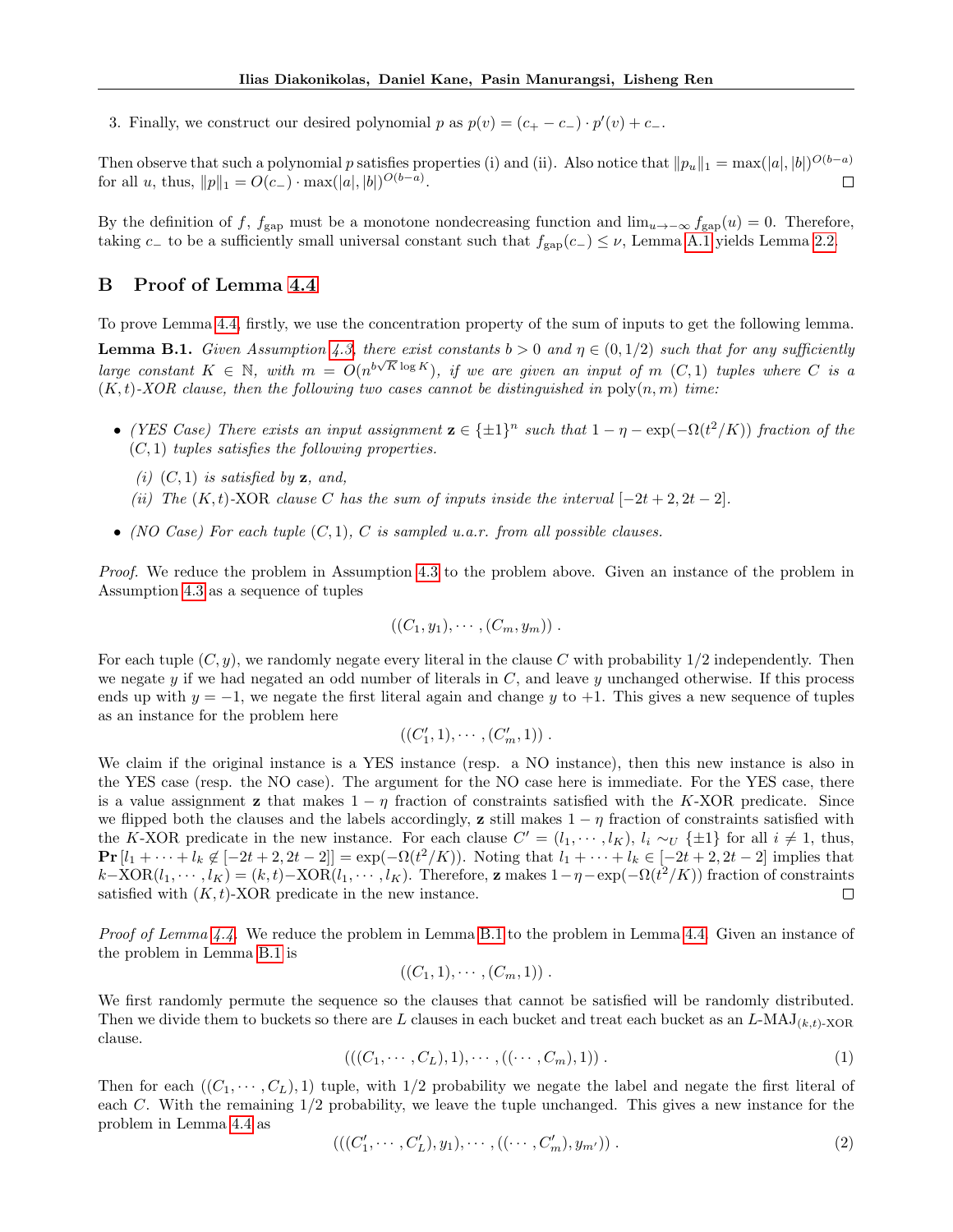We claim if the original instance is in the YES case (resp. the NO case), then this new instance is in the YES case (resp. is the NO case). The NO case here is immediate. For the YES case, there is a value assignment z that makes  $1 - \eta - \exp(-\Omega(t^2/K))$  fraction of the K-XOR clauses satisfying the following properties.

- (i)  $(C, 1)$  is satisfied by **z**, and,
- (ii) The  $(K, t)$ -XOR clause C has the sum of its inputs inside the interval  $[-2t + 2, 2t 2]$ .

With  $t =$  $\sqrt{K} \log^{2/3} K$  and a sufficient large constant K,  $\eta + \exp(-\Omega(t^2/K))$  is at most a constant in  $(0, 1/2)$ . Then, using the Chernoff bound, one can show that the same **z** makes  $1 - \zeta$  fraction of L-MAJ<sub>(k,t)</sub>-X<sub>OR</sub> clauses in [\(1\)](#page-10-1) satisfied for arbitrary small constant  $\zeta \in (0,1)$  with L being a sufficiently large constant depending on  $\zeta$ . Consider we flipped both the clauses and labels accordingly in [\(1\)](#page-10-1) and for each K-XOR clause, we changed at most one literal. Thus, **z** makes  $1 - \zeta$  fraction of L-MAJ<sub>(k,t)</sub>-x<sub>OR</sub> clauses in [\(2\)](#page-10-2) satisfy the following properties.

- (i)  $((C'_1, \cdots, C'_L), y)$  is satisfied by **z**, and,
- (ii) Every  $(K, t)$ -XOR clause C' has the sum of inputs inside the interval  $[-2t, 2t]$ .  $\Box$

## C Larger Inapproximability Ratio under Stronger Assumption

In this section, we prove a stronger (super constant) inapproximability ratio under a stronger computational hardness assumption. Our improved result applies to convergent activation functions that converge "sufficiently quickly". To formalize this notion, we introduce the definition of fast convergent Convergent Activation function:

<span id="page-11-0"></span>**Definition C.1** (Fast Convergent Activation Functions). Let  $f$  be a Convergent Activation function. Without loss of generality, assume that  $\lim_{u\to-\infty} f(u)$  exists. We say that f is fast convergent if there exist a constant  $c < 0$  such that for  $u < c$  we have that  $|f_{\text{lim}} - f(u)| \leq (-u)^{-\Omega(1)}$ . We also define  $f_{\text{gap}}(c_{-}) = \sup_{u \leq c_{-}} |f_{\text{lim}} - f(u)|$ . Note from the definition of f, for  $u < c$ , we have that  $f_{\rm gap}(u) = (-u)^{-\Omega(1)}$ .

It is easy to see that most of the commonly used activations such as the Logistic, Sigmoid, Tanh, ReLU, ELU, Swish, and Mish satisfy the condition above.

Remark C.2. We note our results also hold under a weaker convergence speed. Specifically, we only need that there exists a constant  $c < 0$  such that for  $u < c$  it holds that  $|f_{\text{lim}} - f(u)| = \exp(-\Omega(\log^{1/2}(-u)))$ .

#### C.1 SQ Hardness

We formally state the main theorem of this section here.

<span id="page-11-1"></span>**Theorem C.3.** For any fast convergent Convergent Activation function  $f : \mathbb{R} \to \mathbb{R}$  the following holds: For any constant  $\nu \in (0, 1/2)$ , any SQ algorithm that can distinguish between the following two cases of joint distribution  $(x, y)$  on  $\{\pm 1\}^N \times \{f_{\text{lim}}, f(c_+)\}\$  requires either  $N^{\omega(1)}$  queries or at least one query with  $N^{-\omega(1)}$  accuracy.

- (YES Case)  $\mathbf{E}[(y f(\langle \mathbf{w}, \mathbf{x} \rangle))^2] = \exp(-\Omega(\log^{\nu} N))$  for some  $\mathbf{w} \in \mathbb{R}^N$  such that  $\|\mathbf{w}\|_1 = O(N)$ .
- (NO Case)  $y \sim_U \{f_{\text{lim}}, f(c_+) \}$  independently of **x**.

**Proof Overview.** To prove our theorem, we will follow the approach of Step II and Step III in Section [3,](#page-2-3) using Lemma [A.1](#page-9-0) and Definition [C.1](#page-11-0) instead.

#### C.1.1 Step II: Polynomial Approximation

<span id="page-11-2"></span>**Lemma C.4.** For any fast convergent activation function  $f : \mathbb{R} \to \mathbb{R}$  the following holds: For any constant  $c \in (0,1)$ ,  $t \leq K \leq n^{1-c}$  and  $c_- : \mathbb{N} \to (-\infty, c_+)$ , any SQ algorithm that can distinguish the following two cases of joint distributions  $(\mathbf{x}, y)$  supported on  $\{\pm 1\}^n \times \{f_{\text{lim}}, f(c_{+})\}$  either requires  $n^{\Omega(K)}$  many queries or at least one query with  $n^{-\Omega(K)}$  accuracy.

• (YES Case)  $\mathbf{E}[(y - f(p(\mathbf{x})))^2] \leq f_{\text{gap}}^2(c_-(n)) + O(f_{\text{gap}}(c_-(n))) + \exp(-\Omega(t^2/K))$ , where p is a degree- $O(t)$ and  $||p||_1 = O(c_-(n)) \cdot t^{O(t)}$ .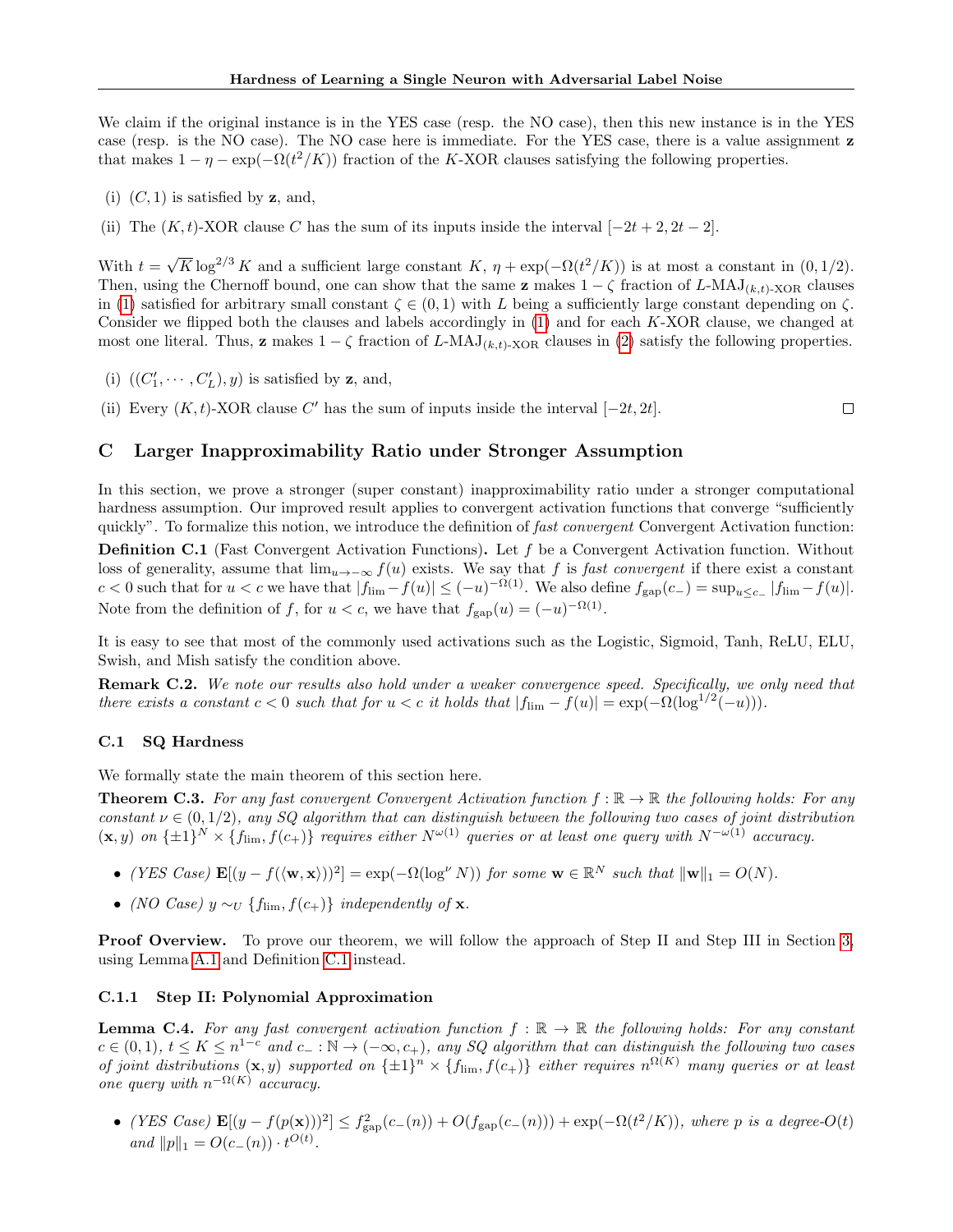• (NO Case)  $y \sim_U \{f_{\text{lim}}, f(c_+) \}$  independently of **x**.

Proof. We reduce from the problem in Lemma [3.4](#page-3-2) to this problem using the same methods as in the proof of Lemma [3.5.](#page-4-0) The only difference here is that we apply Lemma [A.1](#page-9-0) instead of Lemma [2.2.](#page-2-2) П

#### C.1.2 Step III: From Polynomial to Learning a Neuron

Considering a polynomial is linear in the Veronese mapping of the inputs, we have Theorem [C.3.](#page-11-1)

*Proof of Theorem [C.3.](#page-11-1)* We reduce from Lemma [C.4](#page-11-2) by applying the Veronese mapping of degree- $O(t)$  on the sample **x** to map it to  $\mathbf{x}' \in \{0,1\}^N$ , where  $N = n^{O(t)}$ . The labels are kept the same. Our choice of parameter is  $K = \log n$ ,  $t = \log^b n$  so that the  $\exp(-\Omega(t^2/K))$  term in the YES case is at most  $\exp(-\Omega(\log^{\nu} N))$ , i.e.,  $\frac{2b-1}{b+1} \geq \nu$ . We let  $c_-(n) = -N^{1/2}$  so that the  $f_{\text{gap}}^2(c_-(n))$  term and  $O(f_{\text{gap}}(c_-(n)))$  term in the YES case most  $N^{-\Omega(1)}$ .

The NO case is immediate. The YES case of Lemma [3.5](#page-4-0) together with our choice of parameters implies that  $\mathbf{E}[(f(\langle \mathbf{w}, \mathbf{x}' \rangle) - y)^2] = \exp(-\Omega(\log^{\nu} N))$ , where **w** is the coefficient vector of p and  $\|\mathbf{w}\|_1 = \|p\|_1 = N^{1/2}t^{O(t)}$  $N^{1/2} \log^{O(t)} n = O(N^{1/2} n^{t/2}) = O(N)$ . This completes the proof.  $\Box$ 

#### C.2 Computational Hardness

In this section, we prove a computational hardness result with a larger (super-constant) inapproximability ratio by introducing a stronger assumption.

<span id="page-12-0"></span>**Assumption C.5.** There exists a constant  $b > 0$  such that, for  $\eta = 2^{-\log^{0.5} n}$  and  $K = \log n$ , with  $m = n^{bK}$ ,  $CSP<sub>m</sub><sup>rand,1- $\eta$</sup> (K–XOR) cannot be solved in poly(n,m) time.$ 

Then we formally state the main theorem of this section.

<span id="page-12-2"></span>**Theorem C.6.** Let  $f : \mathbb{R} \to \mathbb{R}$  be any fast convergent activation function and  $\alpha = \exp(O(\log^{p'} n))$ , where  $\nu' \in (0,1/2)$  is an universal constant. Under Assumption [C.5,](#page-12-0) there is no polynomial-time  $\alpha$ -approximate learner for a single neuron defined by f on  $\mathbb{R}^n$  with  $\ell_2$ -weight  $\text{poly}(n)$ .

**Proof Overview.** To prove the theorem, we will follow the template of Step II and Step III in Section [4](#page-4-3) using Lemma [A.1,](#page-9-0) Definition [C.1](#page-11-0) and Assumption [C.5](#page-12-0) instead. Note that Step I can be skipped, as we do not need to boost the completeness here.

#### C.2.1 Step II: Polynomial Approximation

First, we need to truncate the K-XOR functions as  $(K, t)$ -XOR functions in order to approximate them with a polynomial.

<span id="page-12-1"></span>**Lemma C.7.** Given Assumption [C.5,](#page-12-0) there exists a constant  $b > 0$  such that for  $\eta = 2^{-\log^{0.5} n}$  and  $0 < t <$  $K = \log n$ , with  $m = n^{bK}$ , if we are given an input of m  $(C, y)$  tuples where C is a  $(K, t)$ -XOR clause, then the following two cases cannot be distinguished in  $\text{poly}(n, m)$  time:

- (YES Case) There exists an input assignment  $\mathbf{z} \in {\pm 1}^n$  such that  $1 \eta \exp(-\Omega(t^2/K))$  fraction of the  $(C, y)$  tuples satisfies the following properties.
	- (i)  $(C, y)$  is satisfied by z, and,
	- (ii) The  $(K, t)$ -XOR clause C has the sum of inputs inside the interval  $[-2t, 2t]$ .
- (NO Case) For each tuple  $(C, y)$ , C is sampled u.a.r. from all possible clauses and the label  $y \sim_U {\{\pm 1\}}$ .

Proof. We reduce from the problem in Assumption [C.5.](#page-12-0) Given an instance of the problem in Assumption [C.5](#page-12-0) as a sequence of tuples

$$
((C_1,y_1),\cdots,(C_m,y_m))
$$
.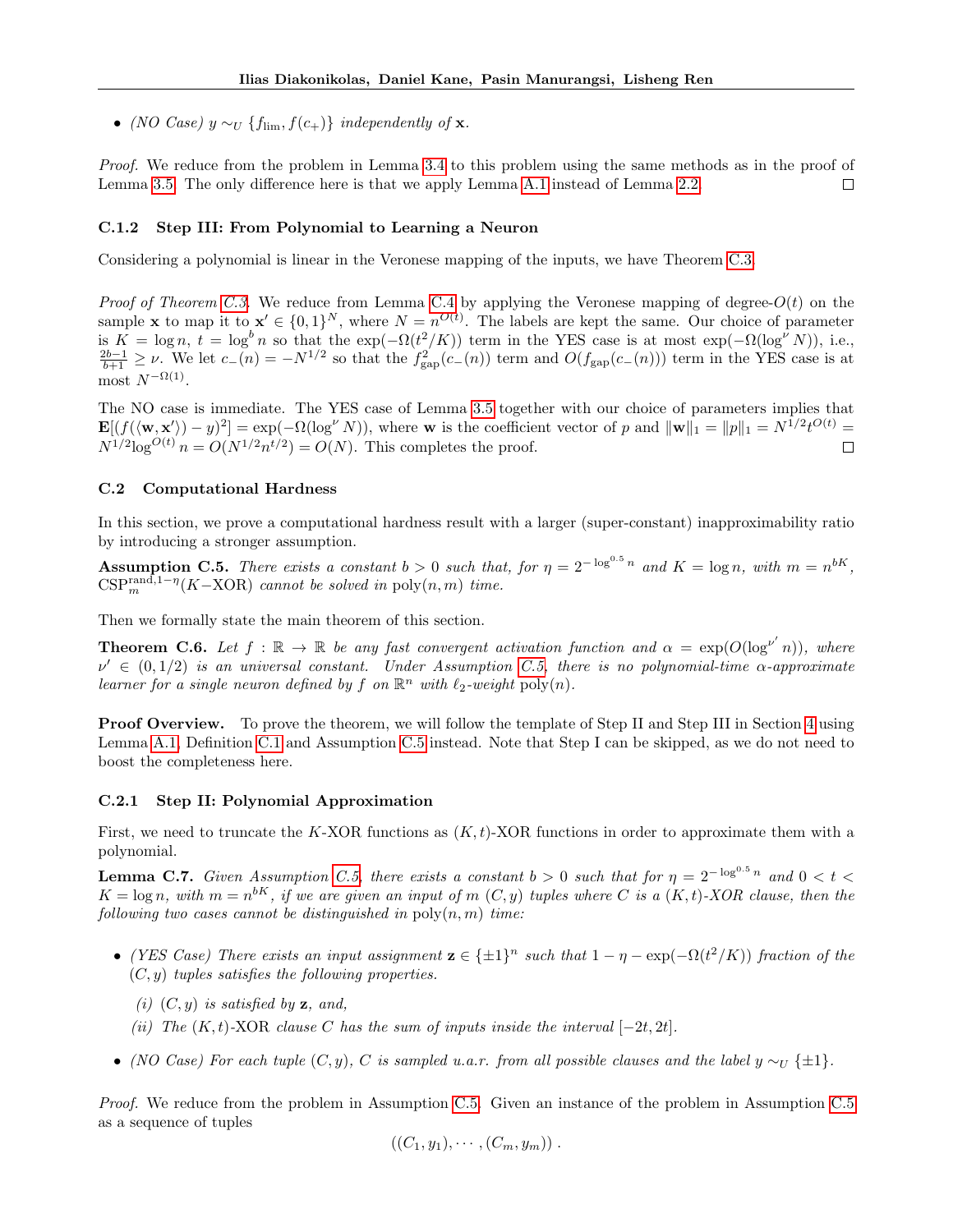For each tuple  $(C, y)$ , we randomly negate every literal in the clause C with probability  $1/2$  independently. Then we negate y if we had negated an odd number of literals in  $C$ , and leave y unchanged otherwise. This gives a new sequence of tuples as an instance for the problem here

$$
((C'_1,y'_1),\cdots,(C'_m,y'_m))\ .
$$

We claim if the original instance is in the YES case (resp. the NO case), then this new instance is in the YES case (resp. the NO case). The NO case here is immediate. For the YES case, there is a value assignment z that makes  $1 - \eta$  fraction of constraints satisfied with K-XOR predicate. Since we flipped both the clauses and the labels accordingly, z still makes  $1-\eta$  fraction of constraints satisfied with K-XOR predicate in the new instance. For each clause  $C' = (l_1, \dots, l_K)$ ,  $l_i \sim_U {\pm 1}$  for all i, thus,  $\Pr[l_1 + \dots + l_k \notin [-2t, 2t]] = \exp(-\Omega(t^2/K)).$ Noting that  $l_1 + \cdots + l_k \in [-2t, 2t]$  implies  $k-\text{XOR}(l_1, \dots, l_K) = (k, t) - \text{XOR}(l_1, \dots, l_K)$ . Therefore, z makes  $1 - \eta - \exp(-\Omega(t^2/K))$  fraction of constraints satisfied with  $(K, t)$ -XOR predicate in the new instance.  $\Box$ 

Then we approximate the  $(K, t)$ -XOR functions with polynomials.

<span id="page-13-1"></span>**Lemma C.8.** Let f be a fast convergent activation function. Given Assumption [C.5,](#page-12-0) there exists a constant  $b > 0$  such that, for  $\eta = 2^{-\log^{0.5} n}$ ,  $0 < t < K = \log n$  and  $c_- : \mathbb{N} \to (-\infty, c_+),$  with  $m = O(n^{bK})$ , if we are given an input of  $m(\mathbf{x}, y) \in \{-1, 0, +1\}^{Kn} \times \{f_{\text{lim}}, f(c_+)\}\)$  tuples, then the following two cases cannot be distinguished in  $\mathrm{poly}(n,m)$  time:

- (YES Case) There exists a degree- $O(t)$  polynomial p satisfying the following properties.
	- (i)  $||p||_1 \leq O(c_-(n)) \cdot (Kn)^{O(t)},$  and,
	- (ii)  $1 \eta \exp(-\Omega(t^2/K))$  fraction of tuples satisfy  $|f(p(\mathbf{x})) y| \leq f_{\text{gap}}(c_{-}(n))$  and the remaining  $\eta$  +  $\exp(-\Omega(t^2/K))$  fraction satisfies  $|f(p(\mathbf{x})) - y| \le f_{\text{gap}}(c_{-}(n)) + |f_{\text{lim}} - f(c_{+})|$ .
- (NO Case)  $y \sim_U \{f_{\text{lim}}, f(c_+) \}$  independently of **x**.

Proof. We reduce from the problem in Lemma [C.7.](#page-12-1) The proof is the same as the proof of [4.5.](#page-6-1) The only difference is that we uses Lemma [A.1](#page-9-0) to approximate  $(K, t)$ -XOR instead of using Lemma [2.2](#page-2-2) to approximate  $L\text{-MAJ}(K,t)\text{-XOR}.$  $\Box$ 

#### C.2.2 Step III: From Polynomial to Learning a Neuron

Considering a polynomial is linear in the Veronese mapping of the inputs, we have Theorem [C.9.](#page-13-0)

<span id="page-13-0"></span>**Theorem C.9.** Let  $f$  be a fast convergent activation function. Given Assumption [C.5,](#page-12-0) there exists a constant  $\nu \in (0,1/2)$  such that if we are given an input of  $\text{poly}(N)$   $(\mathbf{x},y) \in \{-1,0,+1\}^N \times \{f_{\text{lim}},f(c_+)\}\)$  tuples, then the following two cases cannot be distinguished in  $\text{poly}(N)$  time:

- (YES Case) There exists w such that
	- (i)  $\|\mathbf{w}\|_1 \leq N^{O(1)}$ , and,
	- (ii)  $\mathbf{E}[(y f(\langle \mathbf{w}, \mathbf{x} \rangle))^2] \leq \exp(-\Omega(\log^{\nu} n)).$
- (NO Case)  $y \sim_U \{f_{\text{lim}}, f(c_+) \}$  independently of **x**.

*Proof.* We reduce from the problem in Lemma [C.8.](#page-13-1) Suppose we have a poly(N)-time algorithm A for solving the problem in Theorem [C.9](#page-13-0) with  $m = N^u$  tuples. Let  $d = O(t)$  be p's degree in Lemma [C.8](#page-13-1) and  $N = (Kn)^{O(d)}$ be the dimension after applying degree-d Veronese mapping. We let  $c_-(n) = -N$  and  $t = \log^b n$  in Lemma [C.8](#page-13-1) and select universal constant b such that  $b < 1$  and  $\exp(-\Omega(t^2/K)) = \exp(-\Omega(\log^{\nu} n))$ , i.e.,  $\frac{\tilde{2}b-1}{b+1} > \nu$ .

Given an instance of the problem in Lemma [C.8,](#page-13-1) we apply the Veronese mapping of degree-d on x. Note that A runs in  $\text{poly}(N) = \text{poly}((Kn)^t) = \text{poly}(n^{bK}) = \text{poly}(m)$  time. Furthermore, there are  $m = n^{bK} = N^{bK/t} = N^{\omega(1)}$ many samples which are sufficient for A.

We claim that the two cases in Lemma [C.8](#page-13-1) satisfy the conditions in the corresponding cases here. For both cases, there are at least  $N^u$  tuples. The NO case here is immediate. For the YES case,  $\|\mathbf{w}\|_1 = \|p\|_1 \le$  $O(c_-(n)) \cdot (Kn)^{O(t)} \leq O(N) \cdot (Kn)^{O(t)} \leq N^{O(1)}$ , since  $N = (Kn)^{O(t)}$ . For the expected error, we can write